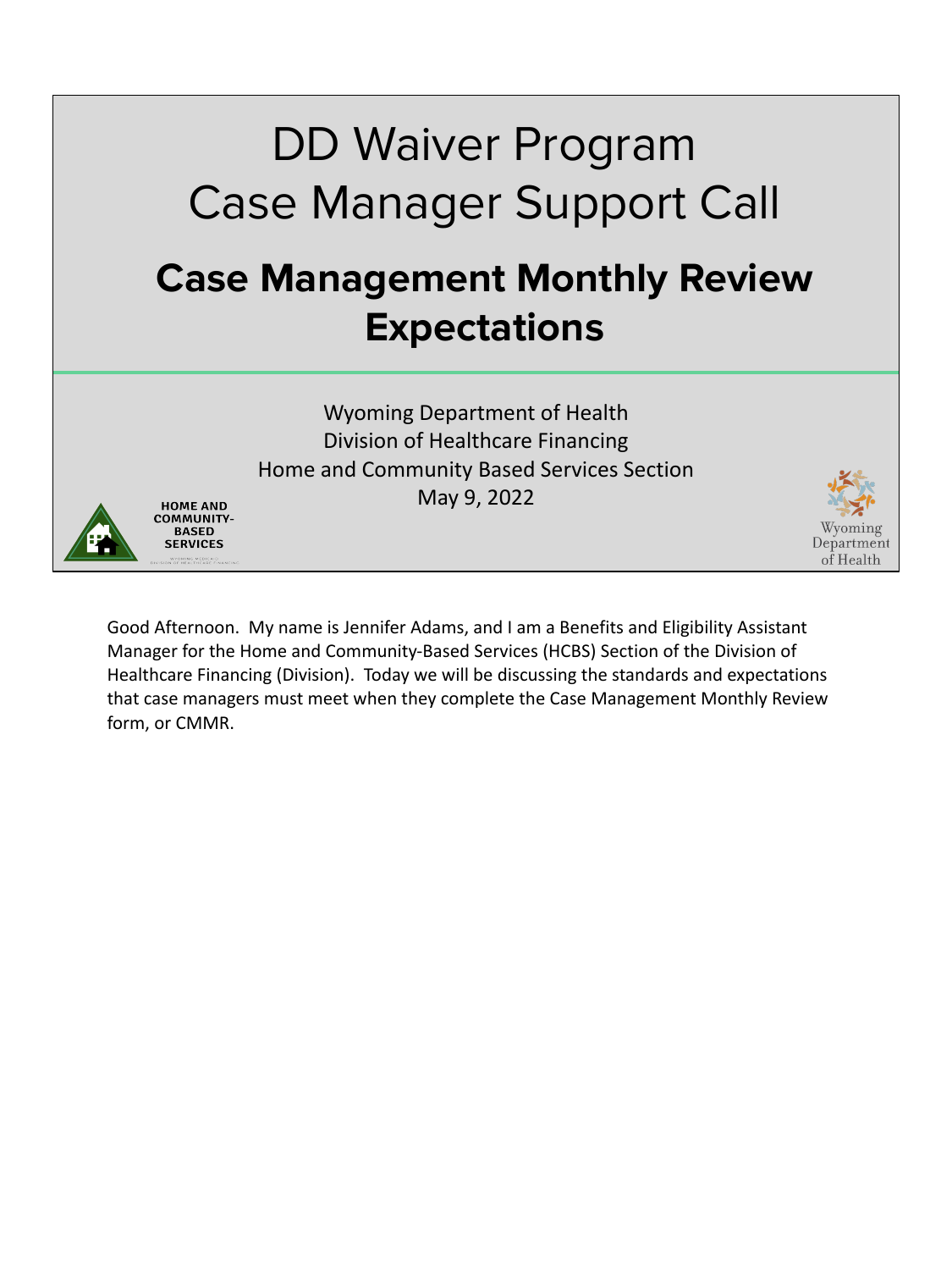

Review case manager expectations related to the CMMR.

The purpose of this training is to review the case manager expectations related to the completion and submission of the CMMR in order to ensure compliance with federal and state regulations and justify the payment for case management services.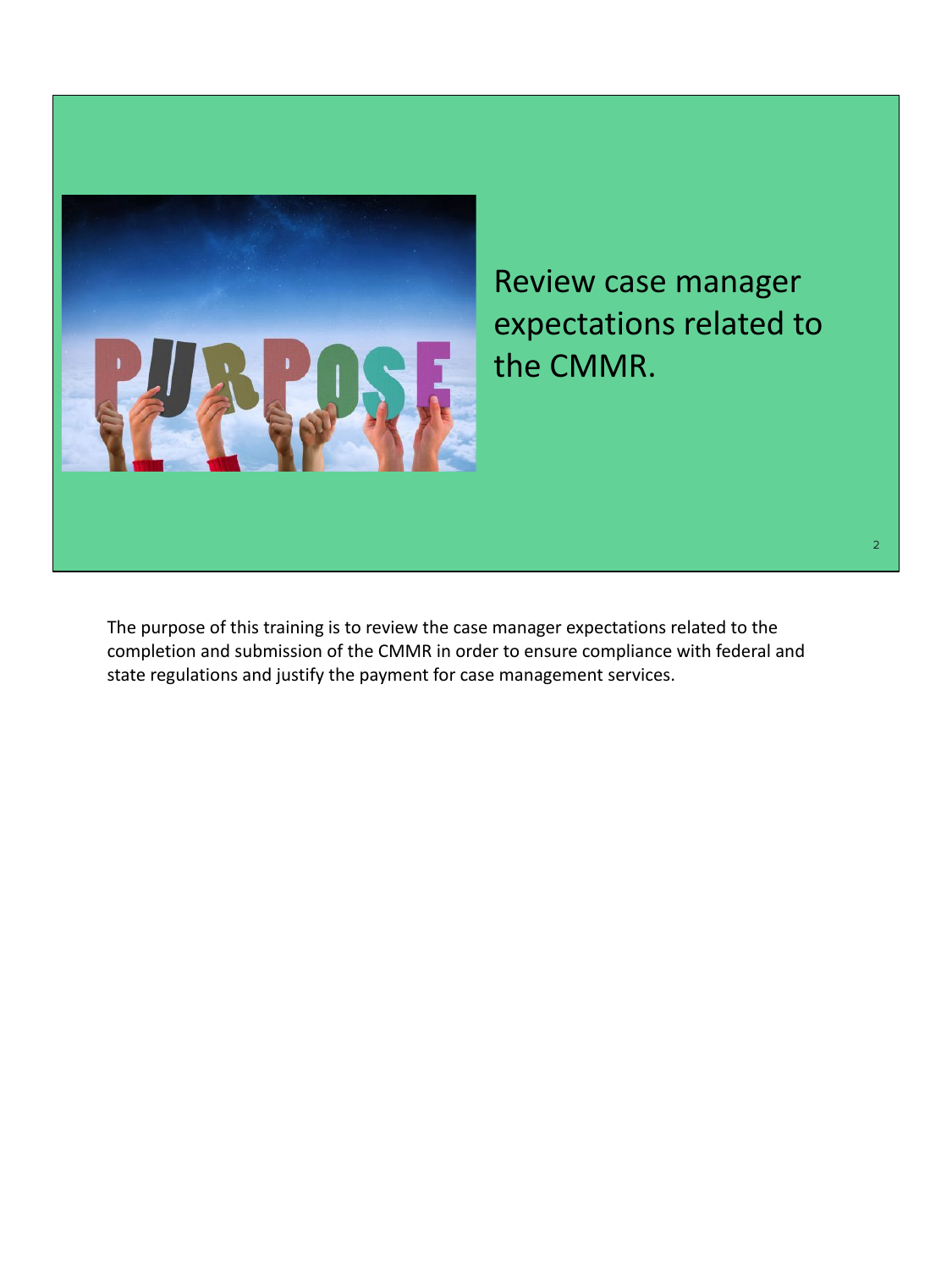### **Training Agenda**

- Discuss the importance of the CMMR and the existing rules that support expectations.
- Review documentation and billing standards.
- Review the expectations that case managers must meet in completing and submitting the CMMR.
- Discuss mechanisms to ensure case managers bring CMMRs into compliance.

3

At the end of this training, the following topics will have been introduced and explained:

- We will discuss the purpose and importance of the CMMR, as well as the rules and guidance that authorizes the HCBS Section to set standards and expectations for the CMMR.
- We will review billing and documentation standards, and provide examples of acceptable documentation.
- We will review the specific expectations that case managers must meet when completing each section of the CMMR.
- Finally, we will discuss mechanisms that the HCBS Section may use to ensure that case managers bring CMMRs into compliance with State and Federal regulations.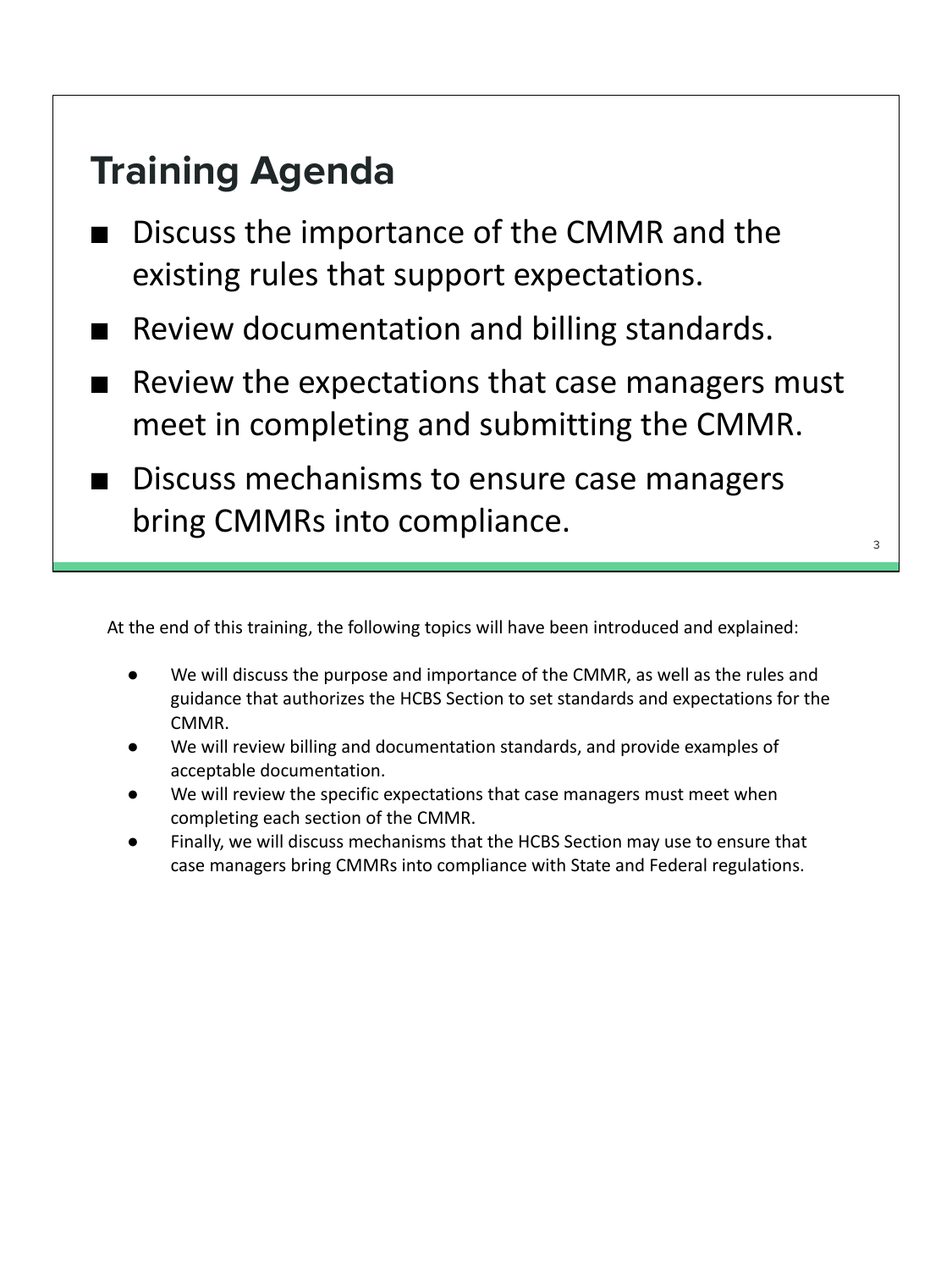

The CMMR is an important tool in documenting that a participant's right to choose is respected.

4

Choice is a basic tenet of home and community-based waiver services. Participants must have the freedom to choose the services they receive and who provides their services, where they live, with whom they spend time, and what they want for their future. Having choice is paramount to human dignity.

The CMMR is an important tool that is used to assure that a participant's right to choose is respected. Participant satisfaction is one topic covered on the form, and dissatisfaction with services or providers is an indication that the participant should be offered a choice of new providers or different services. The form is also used to document how providers are respecting a participant's choice as they deliver services.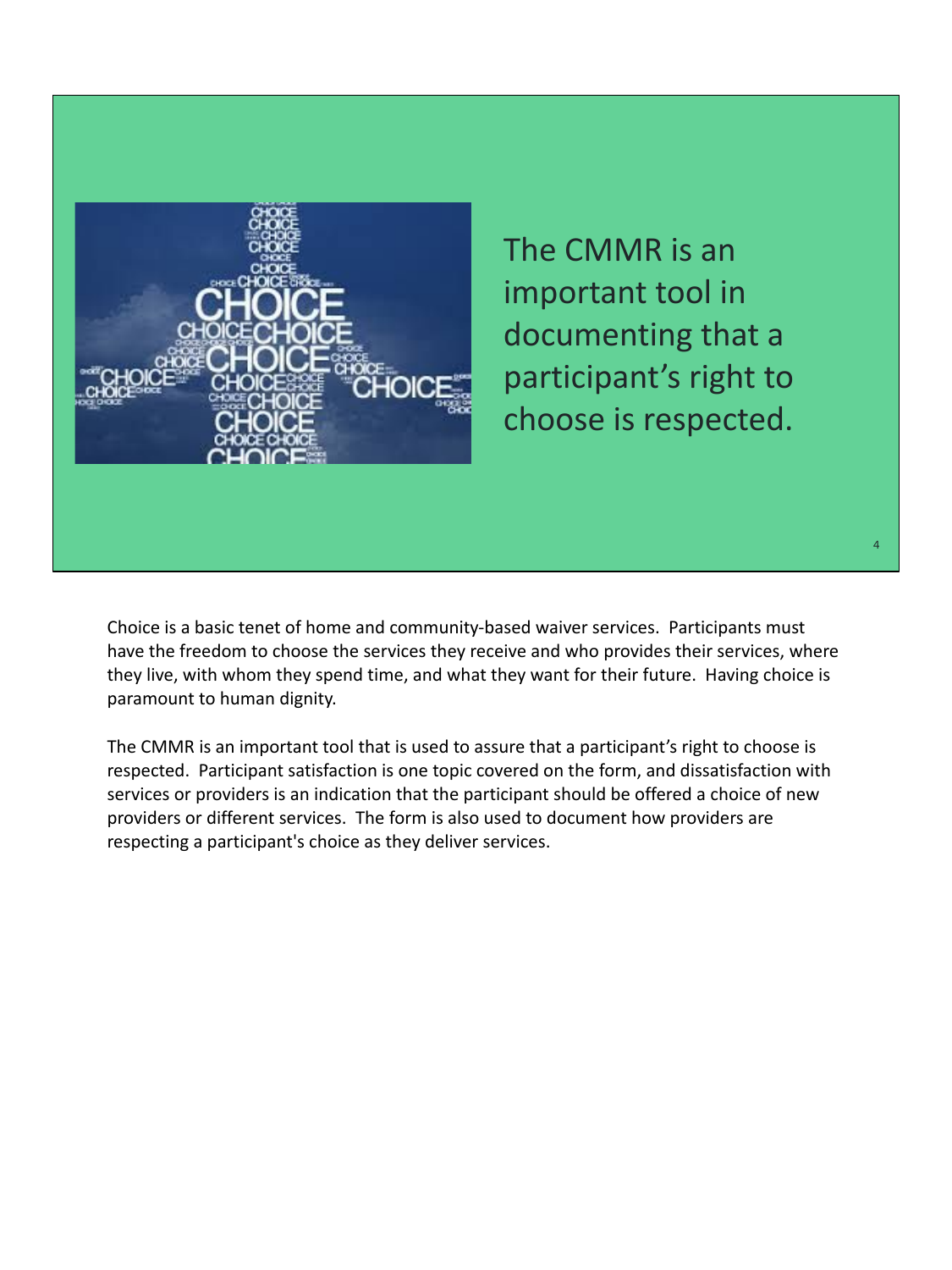## **Authorities and Resources That Support HCBS Section Expectations**

- Chapter 45, Sections 8 and 9 - Department of Health's Medicaid Rules.
- Comprehensive and Supports Waiver Service Index



Chapter 45 of the Department of Health's Medicaid Rules establishes rules related to DD Waiver Provider Standards, Certification, and Sanctions.

Section 8 of this Chapter establishes documentation standards. These standards require that service documentation, which includes documentation for case management services, provide a detailed description of the services provided. Section 9, which addresses case management services, specifically outlines case management tasks, which are required to be documented in accordance with HCBS Section standards.

The Comprehensive and Supports Waiver Service Index, commonly referred to as the Service Index, defines case management services, and outlines specific tasks and requirements of this service.

Chapter 45 can be found on the **Public Notices**, Regulatory Documents, and Reports page of the HCBS Section website, under the *Rules* tab. The Service Index is located on the [Service](https://health.wyo.gov/healthcarefin/hcbs/servicesandrates/) [Definitions and Rates](https://health.wyo.gov/healthcarefin/hcbs/servicesandrates/) page.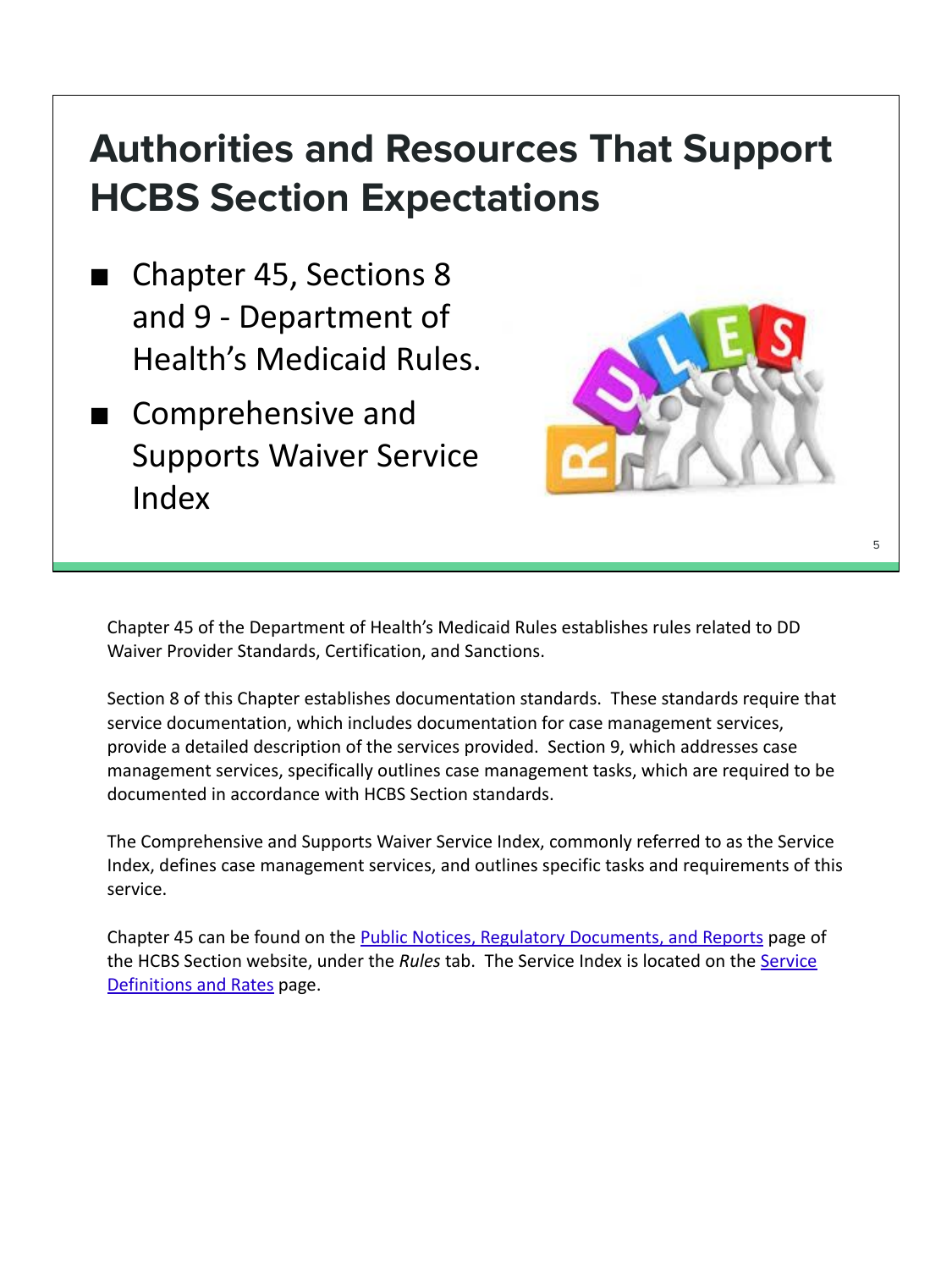## **The CMMR - A Quick Review**



The CMMR is the formal documentation that the HCBS Section requires case managers to complete each month for each participant on their caseload. This documentation demonstrates the work that the case manager has completed throughout the month, and justifies the payment that they receive for the services they have provided. When completed in accordance with established standards, the CMMR provides a detailed accounting of what a participant is doing, where they are struggling, and where they are finding success. The information that the case manager documents on the CMMR is an extremely important piece of the participant's overall case file, and is often used to provide context for the HCBS Section when an incident or complaint is being investigated, or when the Extraordinary Care Committee needs information on a request for additional funding.

The CMMR is part of the Electronic Medicaid Waiver System (EMWS) platform, and must be completed and submitted through EMWS. Let's quickly review the components of the CMMR.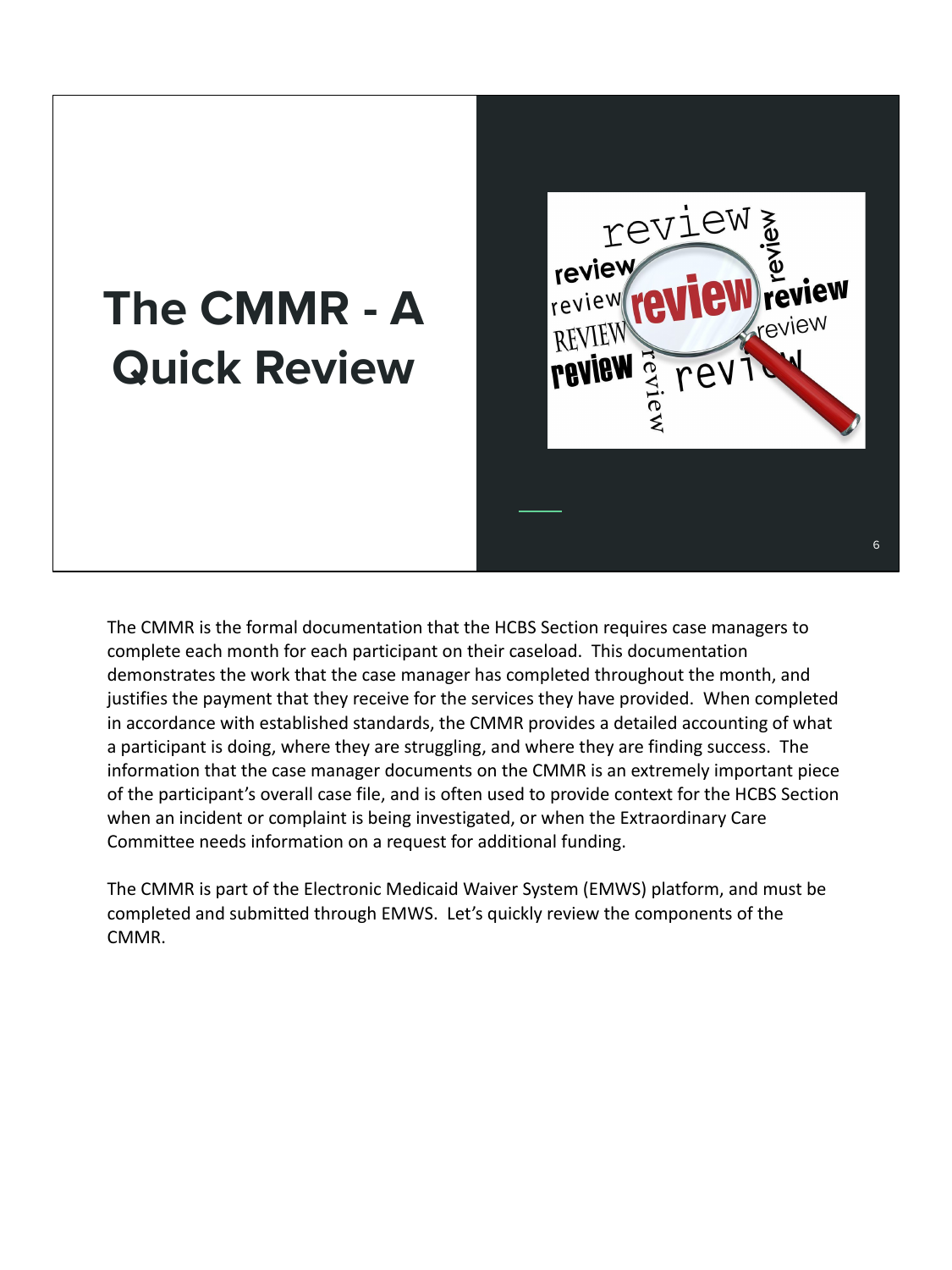#### **Billable Services**



- Describe the work that was conducted during any visit or contact.
- Detail home visits and service observations.

7

■ Do not combine activities into one billable service.

Case managers should use the **Billable Services** section to clearly describe the work that they do during any visit or contact with the participant. They should include who was involved in the contact or visit, what happened or was discussed, when and where it occurred, why it happened, and how the activity or visit went. Include details and specifics of conversations so that the reader can clearly understand what happened, as well as any follow up needed or resolution that occurred. Every entry needs to have a detailed description.

Home visit and service observations should be documented in this section, and the Home Visit and Service Observation Form should be uploaded in the *Documents* section at the bottom of the CMMR, which will be discussed shortly. As a reminder, case managers should not combine activities into one billable service notation. As an example, several things can occur in a person's home during a single hour. The team may meet at the participant's home, at the request of the participant, to have a team meeting. After the meeting, the case manager may conduct a home visit and talk about the participant's satisfaction with their services and providers. Finally, the case manager may conduct a service observation to ensure the community living service provider is delivering services as outlined in the participant's individualized plan of care, or IPC. Each of these tasks is very different, and each must be documented separately with different time spans.

As a reminder, home visits must be conducted in the participant's home while they are present. Meeting at Starbucks for coffee is not a home visit.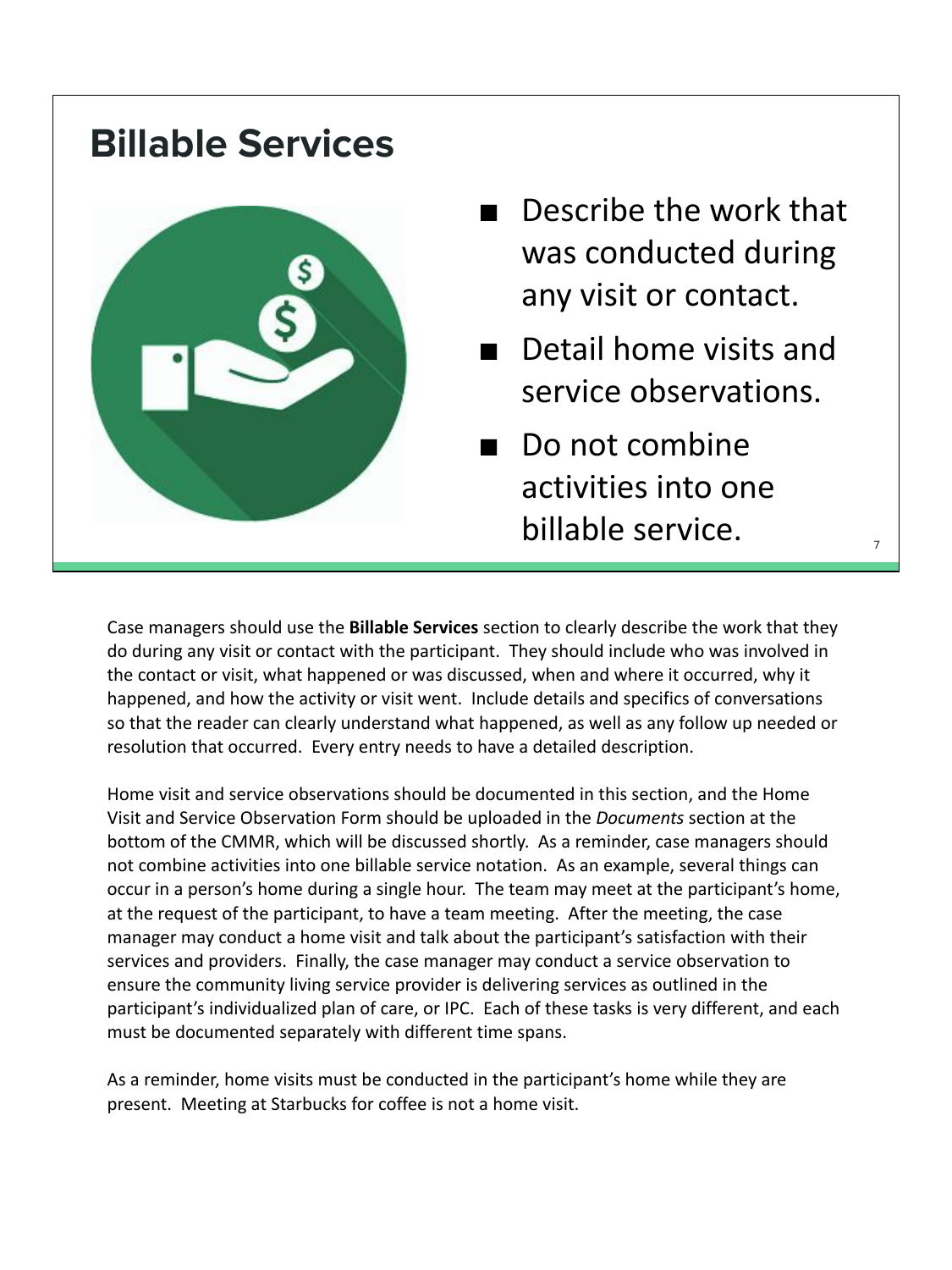#### **Discussion Topics**

- Topics should be discussed during the home visit or other face to face time.
- Topic areas guide the case manager as they check in to ensure that participant choice is offered and respected.
- Documentation must not be copied from participant to participant or month to month.

Case managers should complete the **Discussion Topics** section during the participant's home visit or during face to face time with the participant.

The topic areas guide the case manager as they regularly check in with the participant and their legally authorized representative to ensure that participant choices are being respected and determine the participant's satisfaction with their services and their life. Case managers must complete all applicable topic areas, and should include a detailed description of what has occurred for the participant during that month. All entries should be individualized and should change from month to month in order to reflect what is happening in the participant's life. Documentation should not be copied from month to month or from participant to participant. Discussion related to the topic areas should cover the participant's entire life and not just what occurred during waiver services. Incomplete discussion topics or generic responses are not considered acceptable and will result in the failure of a quality improvement review, or QIR.

The case manager must note any areas of concern when completing these topics, and include any follow-up actions that they need to take in the Follow-ups section. For example, if the participant indicates that they are unhappy with a provider, the case manager should note the information under the provider satisfaction topic area, and should list the specific follow-up action they intend to take, such as scheduling a meeting with the provider or assisting the participant in finding a new provider, in the Follow-Ups section. The Follow-Ups section will be discussed shortly.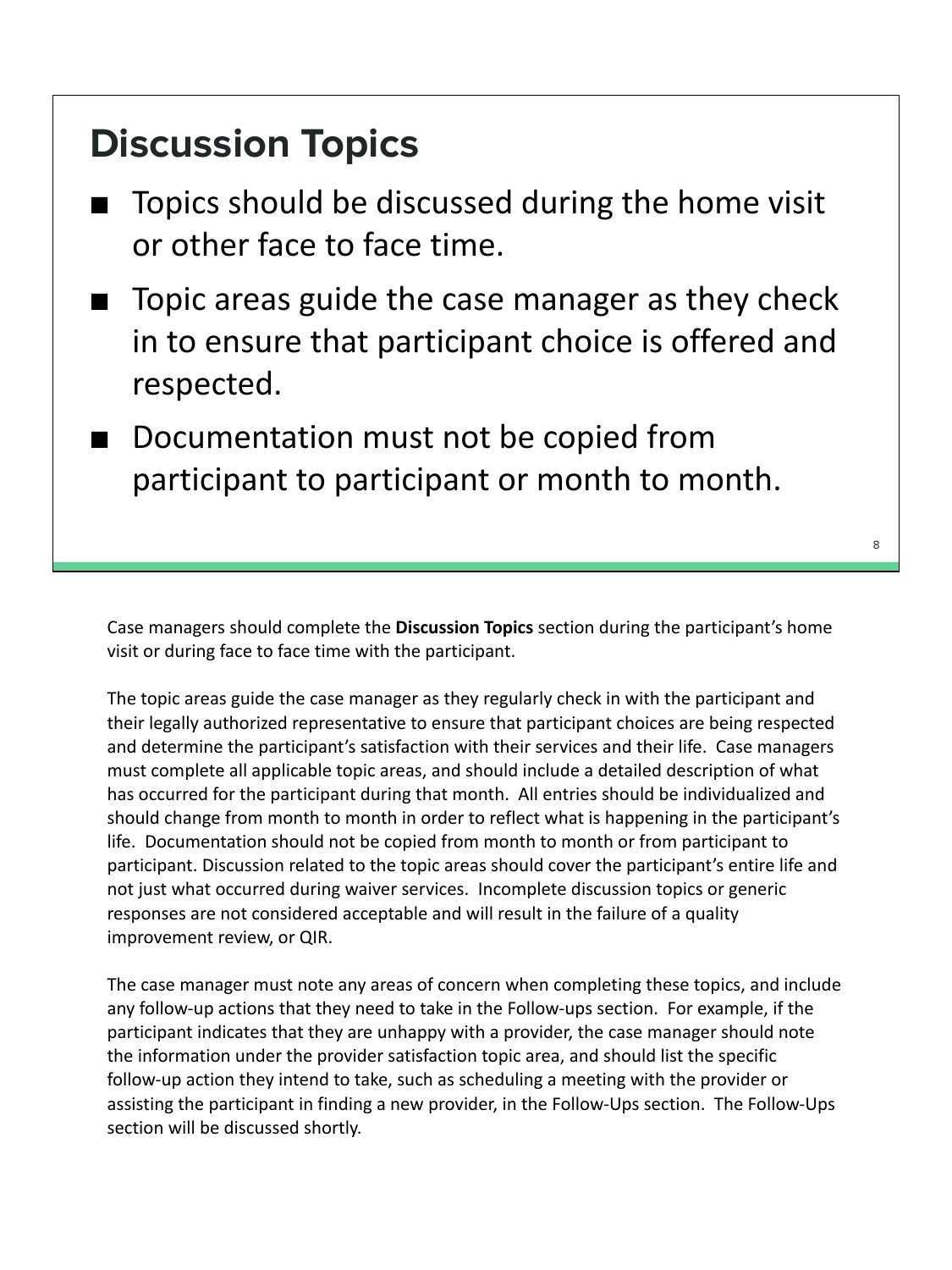## **Service Observations and Objective Progress**

- Conduct service observations as required in Service Index.
	- Note the month the last service observation was completed if an observation isn't completed in the current month
	- Review provider documentation to calculate and document participant progress on objectives.

As established in the Services Index, case managers are required to conduct service observations every quarter if the service is habilitative, which means the participant must have identified and is working on a specific objective in order to meet a goal. If a service is non-habilitative, meaning no goal is required, then the case manager must conduct a service observation every six months. The case manager must observe each habilitation service provider as they deliver services to the participant. Visiting the provider while the participant is not in services is not acceptable. Case managers are required to meet the same service observation requirements for participant-directed services.

The case manager must enter the training objective that the participant is working toward, and review provider documentation to calculate and document the progress that the participant has made as a percentage. The service observations should be detailed in the Documentation of Billable Services section, so the case manager can simply note the date the observation was completed in the **Service Observation and Objective Progress** section, and direct the reader to the Documentation of Billable Services section for further detail. Service observations don't have to be completed every month, so the case manager should note the month the last service observation was completed if an observation isn't completed in the current month.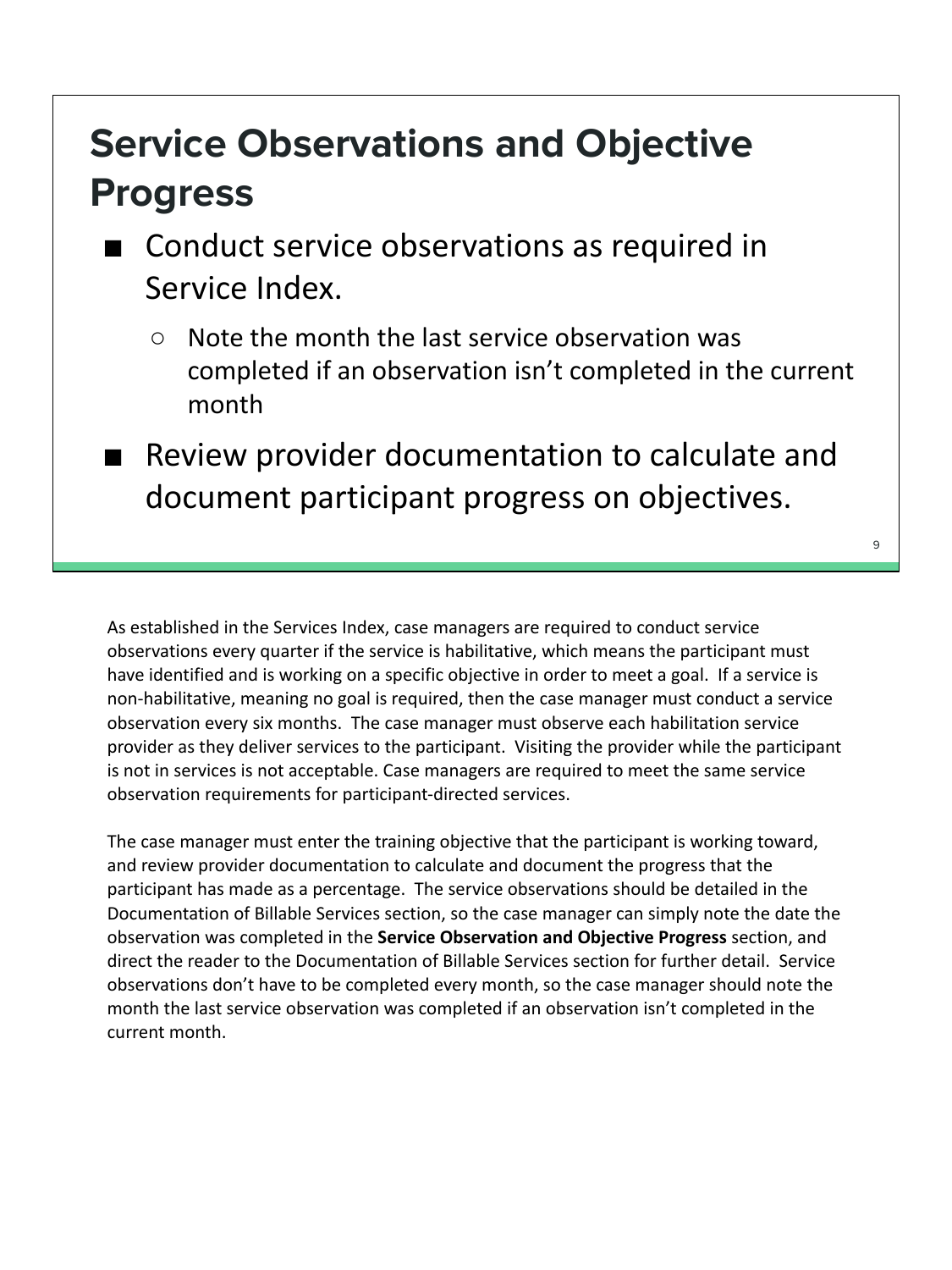#### **Service and Billing Documentation**

- Review unit utilization and make necessary adjustments to assure participant has enough services for the plan year.
- Review documentation to ensure the provider met the service definition.
- If billing information isn't available, add as a follow-up item.

Case managers are responsible for reviewing provider service and billing documentation for each service the participant receives. When reviewing billing documentation, remember that you are reviewing the prior month's documentation. For example, if you are completing the CMMR for June, you will be reviewing and reporting on the provider documentation for May.

As established in Chapter 45, Section 8(n) of the Department of Health's Medicaid Rules, the provider must make service documentation available to the case manager by the 10th business day of the month following the date that services were rendered. So again, if the services were delivered in May, the provider must make that documentation available by the 10th business day of June. If the provider does not make the required documentation available to the case manager by the 10th business day of the month, the case manager must submit a *Provider Documentation Non-Compliance Report* form to the provider and the Provider Credentialing Specialist by the end of the month in which the documentation was to be submitted, which for our example would be June 30th. More information about this form and process is explained on the form, which can be found on the [HCBS Document Library](https://health.wyo.gov/healthcarefin/hcbs/document-library/) page of the HCBS Section website, under the *DDForms* tab.

Providers have up to one year to bill Medicaid for the services they perform. Providers are required to submit billing documentation by the 10th business day of the month after the billing is submitted. If the provider does not have billing documentation available, the case manager should add billing review as a follow up item in the Follow-Ups section, which will be discussed shortly. As a reminder, providers, including case managers, cannot bill for services prior to completing and submitting their service documentation. If a case manager identifies situations in which a provider's documentation is entered or altered after they date they bill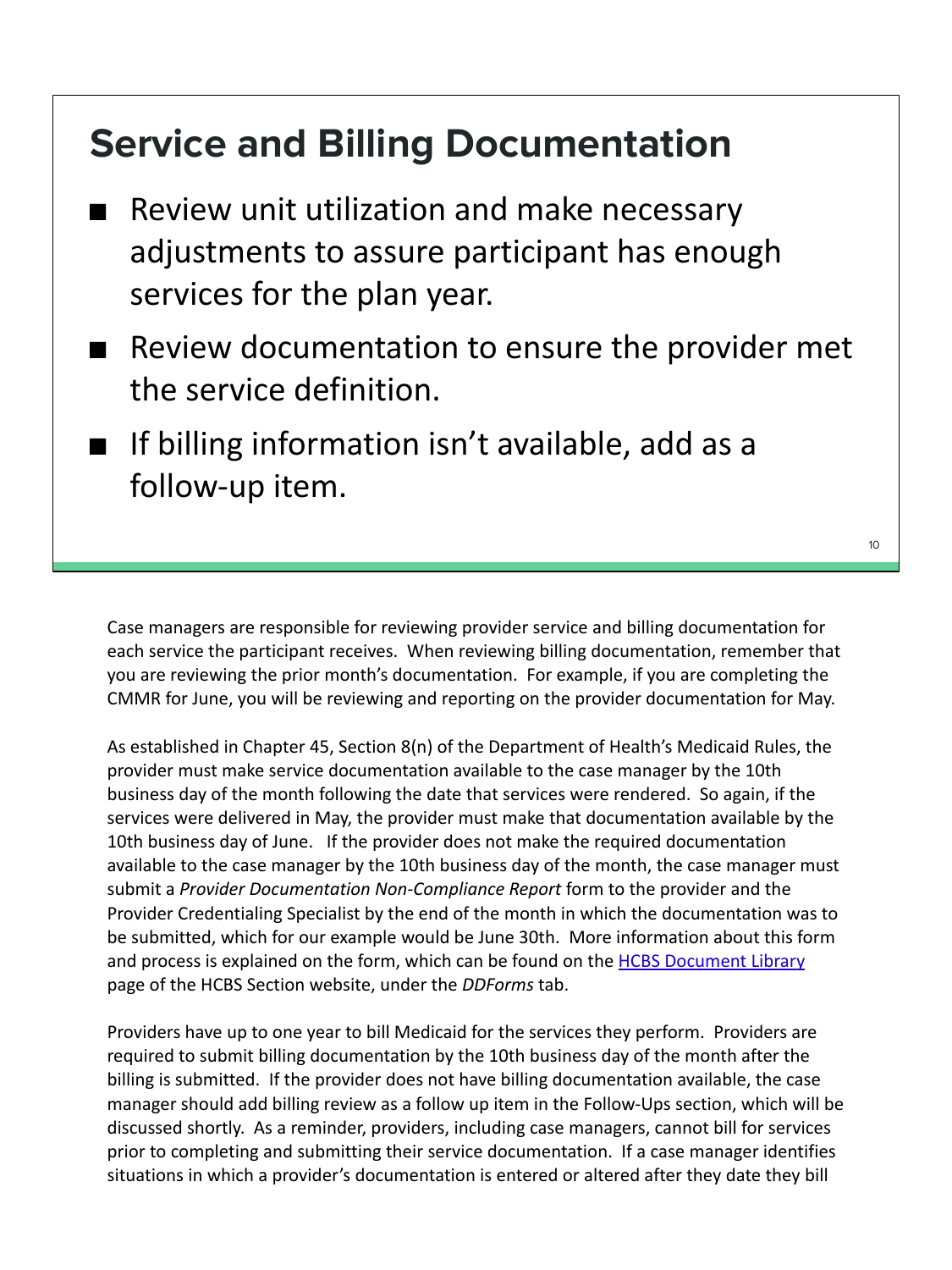for the service, they must submit a complaint through the Wyoming Health Provider (WHP) portal.

Case managers should review the participant's use of service units to ensure that they are not receiving more or fewer units than what has been agreed upon in the IPC. If a participant is receiving fewer units than they should, then the case manager should follow-up to determine the reason. If the case manager identifies overutilization of the units, the case manager should notify the provider and set up a team meeting to discuss how the remaining units will be used in a way that ensures the participant has enough units for the plan year. A participant cannot request additional funding, so it is imperative that case managers identify issues with overutilization and make adjustments quickly. These concerns should be explained in the **Billing Documentation Concerns** section.

Case managers must remember that they should be reviewing case management units as well. Oftentimes, case managers are required to bill a 15-minute case management unit rather than a monthly unit. Modifications to add 15-minute case management services to a participant's IPC cannot be made retroactively, or after the participant's IPC has ended. Case managers must review units and make modifications proactively.

During the documentation review, case managers should be looking for evidence that the services delivered by the provider met the service definition, as well as the wants and needs of the participant that are outlined in the IPC. Simply put, the case manager is performing an audit of the provider's documentation to identify any potential concerns with the documentation or the services provided.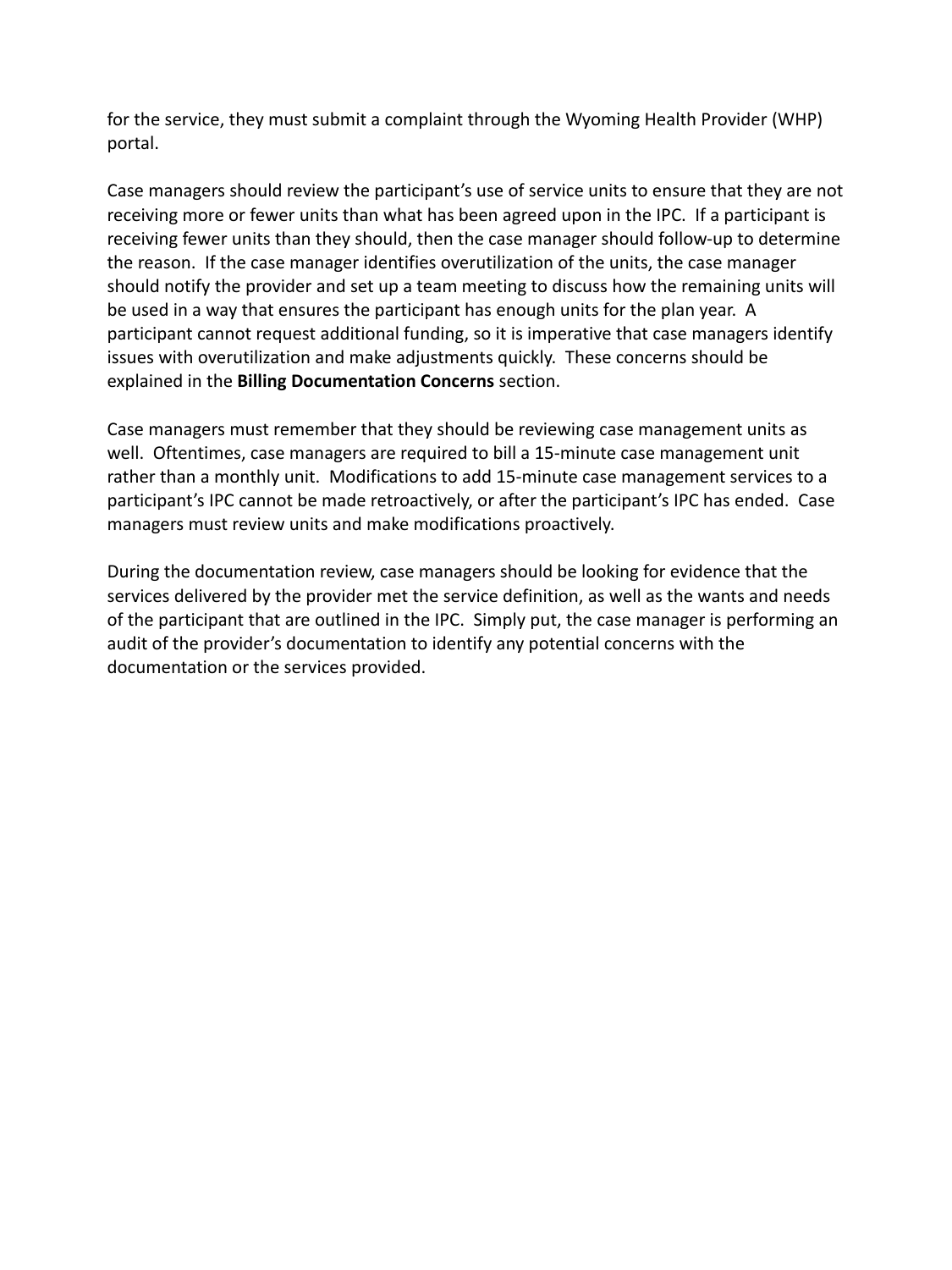#### **Incident Reports**

- Document the number of incidents that were reported and not reported to the HCBS Section.
- Review incident trends to identify root cause of the incident.
- Review trends related to over-the-counter and as needed medications.

A crucial part of the case manager's job is to review incident reports. This review is necessary so that case managers are knowledgeable of medical and behavioral concerns, and are able to provide follow-up or intervention as needed. Case managers are required to document their review of incident reports on the CMMR.

The case manager must document the number of internal incidents that occurred during the month that did and did not get reported to the HCBS Section. If, during the review of internal incidents, the case manager identifies an incident that should have been reported to the HCBS Section, they should do so immediately and note this as a specific concern in the **Incident Reports** section. Remember, the HCBS Section recently implemented an incident reporting option into EMWS to make incident reporting easier for case managers.

The review of incidents isn't just about counting the number of incidents that occurred. More importantly, reviewing incidents trends may help the case manager identify the root cause of an incident, which could prevent similar incidents from happening in the future. It may also help the case manager identify underlying medical or environmental changes that are affecting the participant adversely. The team may need to make changes to a positive behavior support plan, or the provider may need to make an appointment for the participant to see the doctor. When the case manager reviews the incidents, they must summarize the findings and note any concerns or items that need follow-up in the appropriate sections. Follow-up items should be transferred to the Follow-Up section.

Chapter 45, Section 9, which establishes specific rules for case managers, states that case managers shall be the second-line monitor for participants receiving medications. The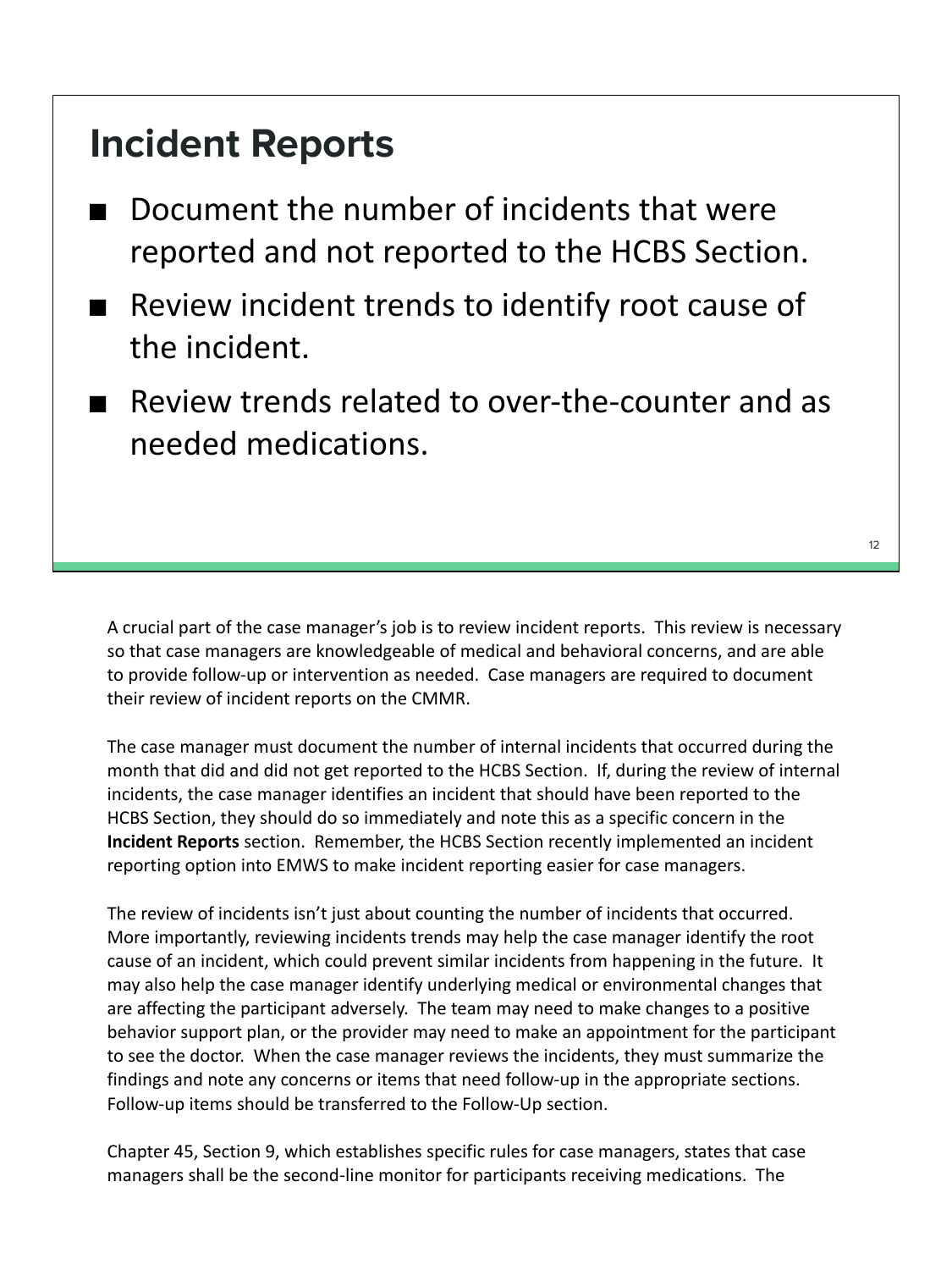purpose of second-line monitoring is to help ensure that the participant's medical needs are addressed and medication regimens are delivered in a manner that promotes the health, safety, and well-being of the participant. Part of this monitoring is a review of trends related to the usage of the participant's over the counter and prescription medications, including as needed, or PRN, medications. The case manager is responsible for reviewing the medication assistance record of each participant, and noting any trends or concerns with PRN psychoactive medications. Again, trends may highlight changes in the participant's medication or environment that are adversely affecting the participant.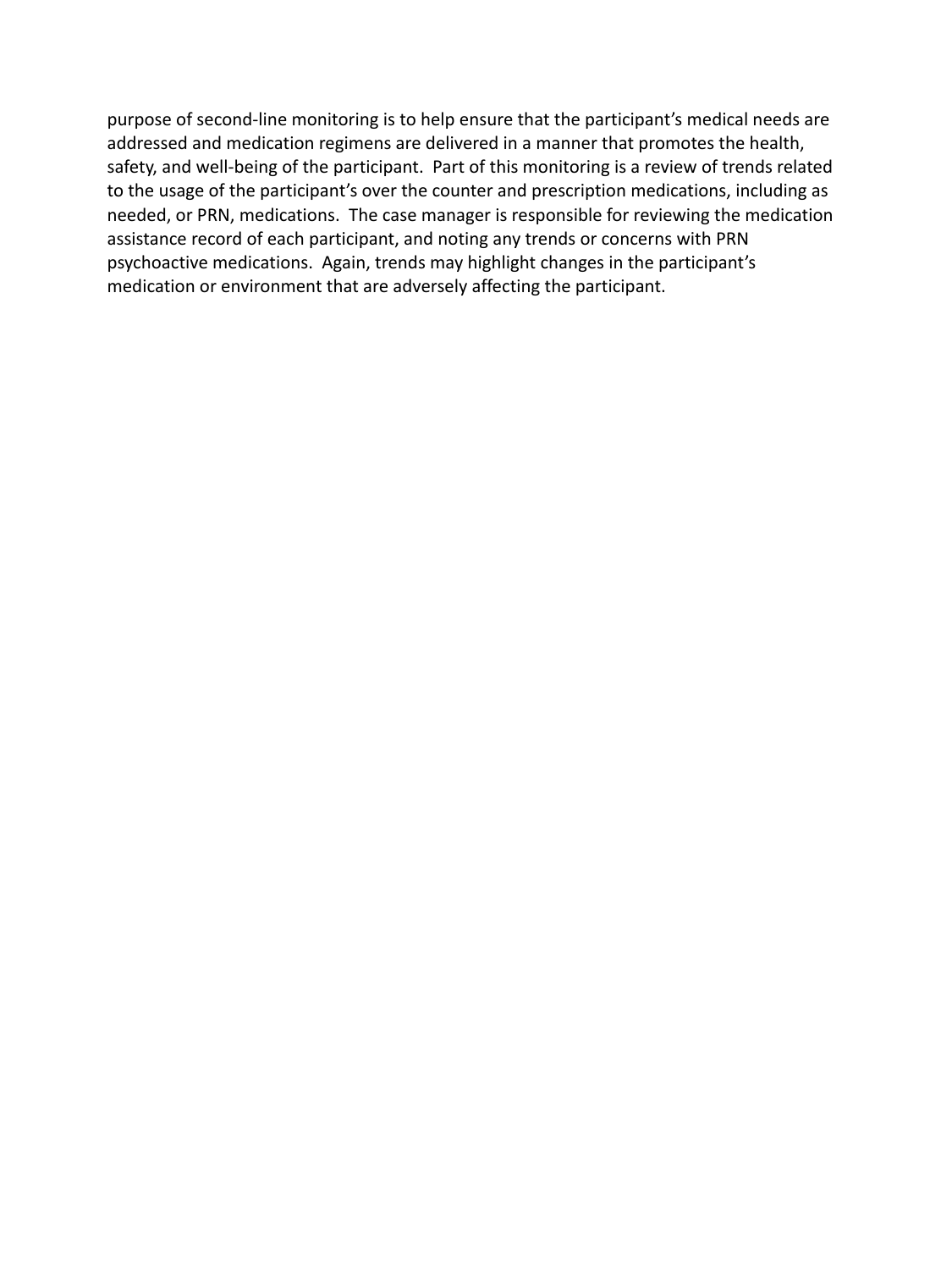#### **Follow-Up and Uploading Documents**

- As concerns or action items are identified, add them to the Follow Ups section.
	- Information is essential if a back-up case manager must step in.
	- Information is essential to HCBS Section staff members.
- Upload the Home Visit and Service Observation form, as well as other relevant evidence of the case manager's work.

As the case manager completes the sections of the CMMR, they are expected to document concerns that they identify. But documenting the concerns is only one piece of the puzzle. The case manager is also expected to follow-up and resolve those concerns.

As the case manager identifies a concern, they should note the steps they need to take to follow-up on that concern in the **Follow-Ups** section. Include a target date by which the follow-up should be completed, and mark it as complete once it is done. A benefit of using the Follow-Ups section is that the information automatically populates to the next month if the follow-up isn't completed, so important follow-up tasks don't fall through the cracks. This section is especially important for back-up case managers. If a backup case manager needs to step in for any reason, it is critical that they know what follow-up tasks are outstanding so they are able to provide the services that the participant needs. It is also important for HCBS Section staff members to have this information available as they regularly review this section as part of incident and complaint investigations, Extraordinary Care Committee requests, and other follow-up activities.

The purpose of the Home Visit and Service Observation form is to ensure that the participant is aware of the general topics that will be documented in EMWS. The documentation, afterall, is about them, so they should be aware of and verify that the topics being documented are the topics that were actually discussed with them during the visit. Case managers must ensure that these forms are completed, signed, and dated by the participant or legally authorized representative and provider representative, if they were present during the visit. The case manager should then document a more detailed account of the visit in the CMMR and upload the form in EMWS. The topic areas that are noted on the form must align with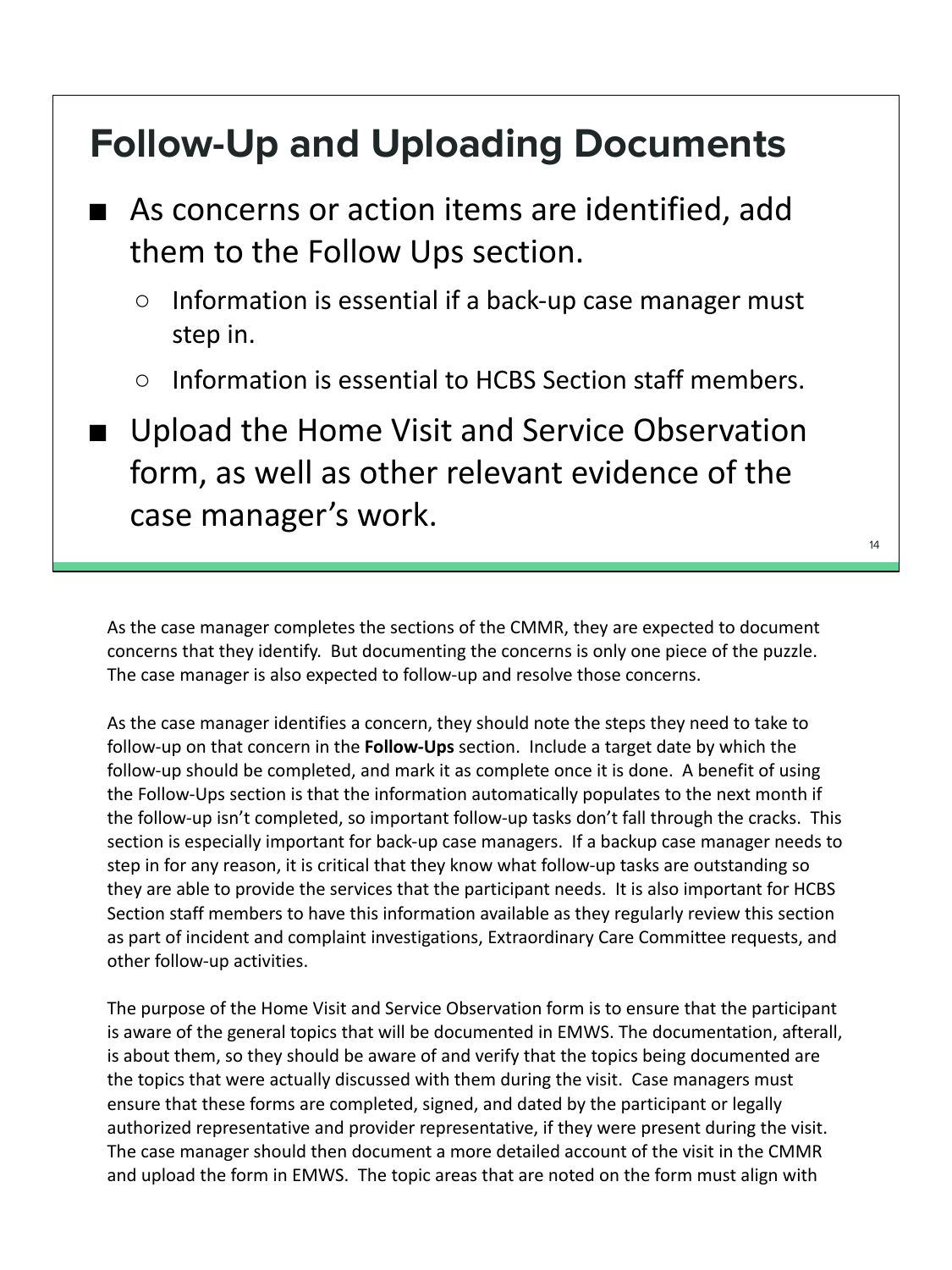the more detailed documentation that is included in the CMMR documentation in EMWS. Although it may feel redundant, it is important that the participant have a general understanding of the information that the case manager will be including in the participant's permanent record. This is the only document that the case manager is required to upload in the **Documents** section. However, this is a great place to upload team meeting notes, participant specific training forms, or other documents that provide evidence of the case manager's monthly work.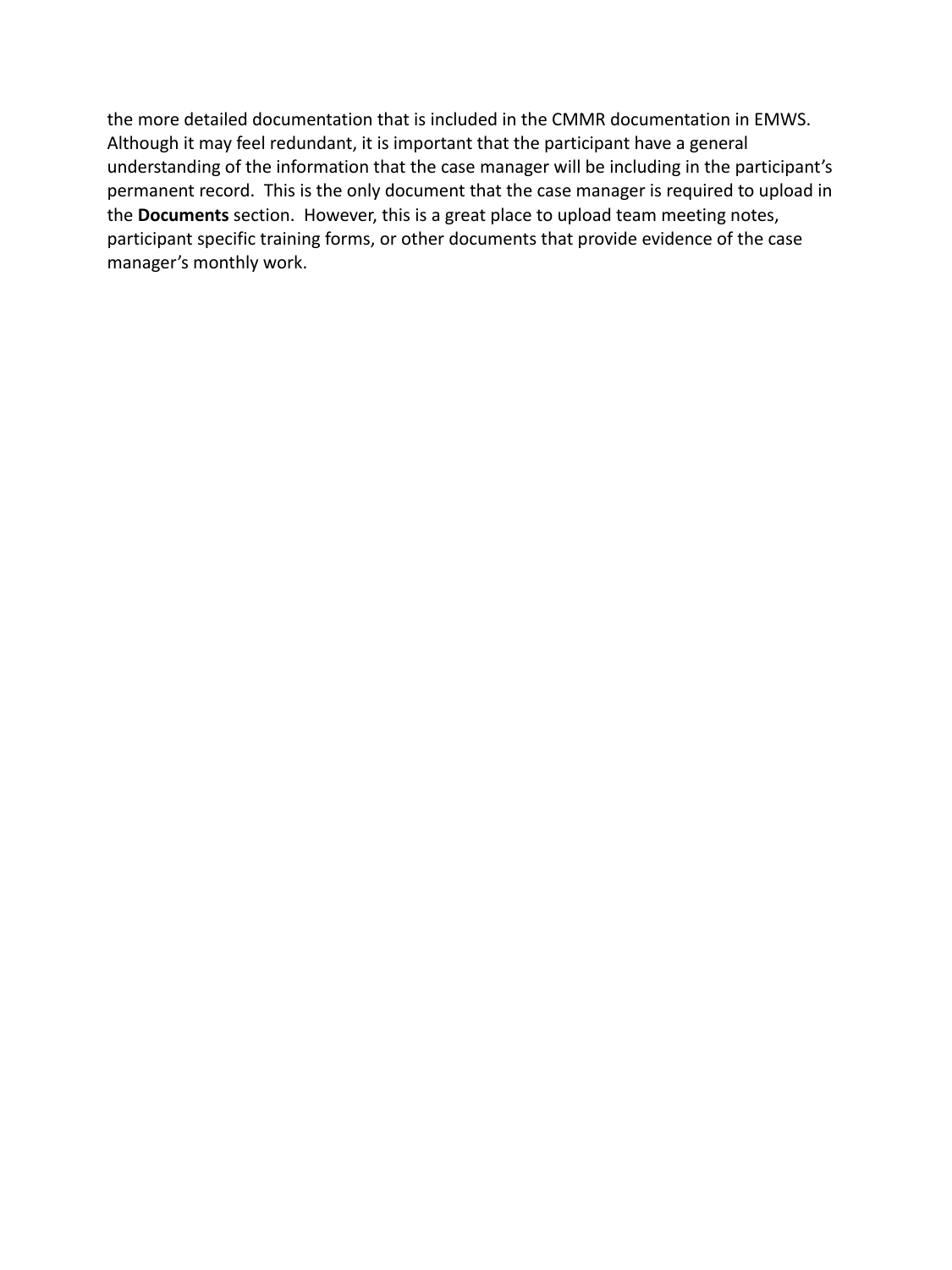## **Common Reasons for Failed QIRs**



The HCBS Section would like to take a minute to congratulate case managers on the overall improvement we've seen related to the documentation on discussion topics and the reporting on the number of incidents. Thank you so much for your work on generating this important documentation.

However, we do still regularly fail QIRs if the case manager does not provide sufficient documentation. Let's take a minute to review the most common deficiencies that the HCBS Section encounters.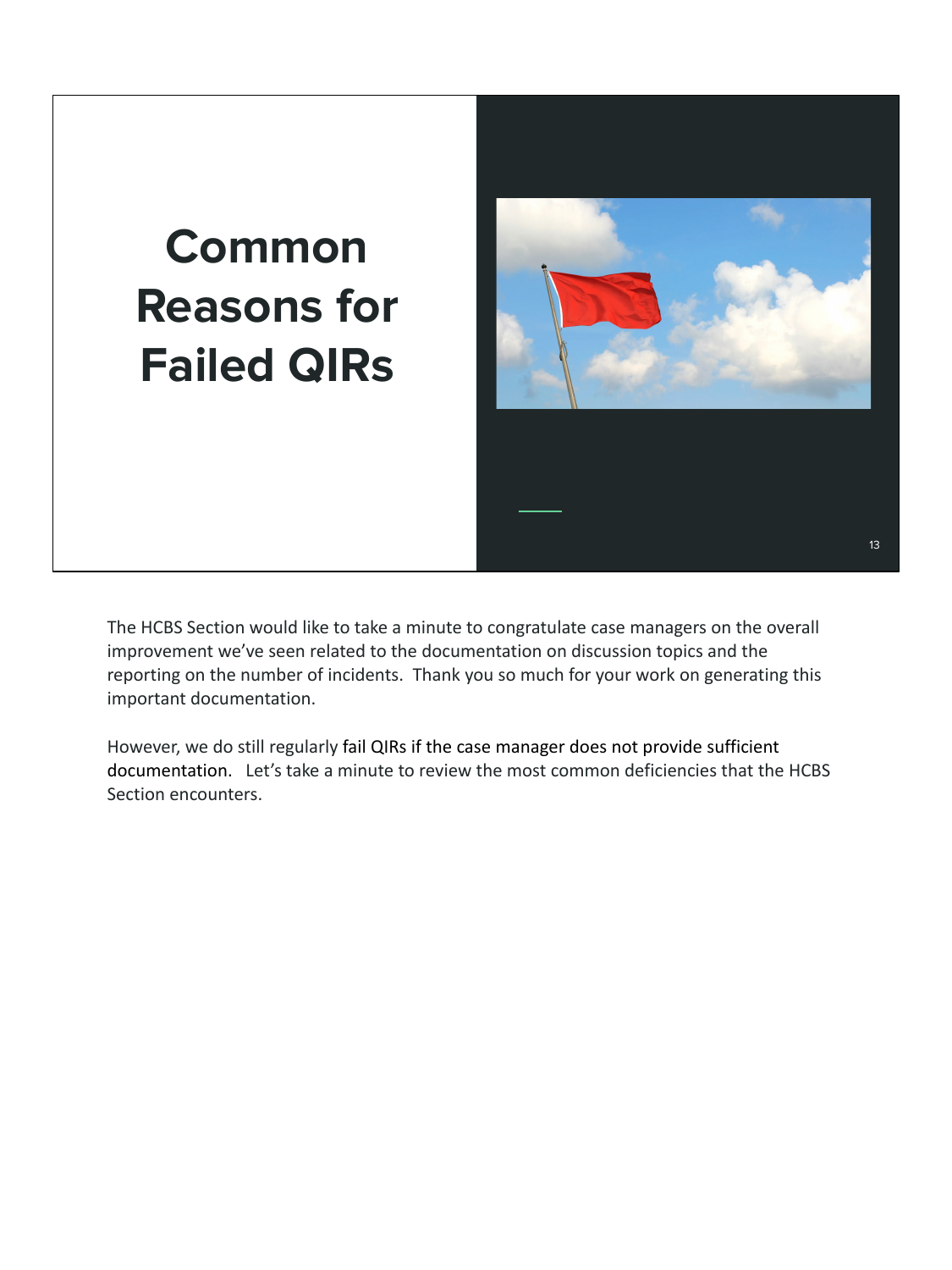#### **Documentation Doesn't Justify Time**



- Service plan development
- Home visit and service observations
- Other contacts

When documenting a billable service it is important to ensure that the documentation you provide justifies the time that you are billing.

*Every* entry needs to have a detailed description. Merely stating that you developed the IPC or that you conducted a home visit doesn't support the time that is being documented. If you worked on developing an IPC, you need to explain the sections you completed and any documents you uploaded. You need to be able to explain the work that you did during the time you billed for services. If you document a 20 minute phone conversation with a legally authorized representative, you need to document more than the fact that the conversation occurred. You must provide information on the topics of discussion, specific concerns, and any action or follow-up that is needed.

If documentation detail does not adequately justify the time that is documented, the CMMR may result in the failure of a QIR.

14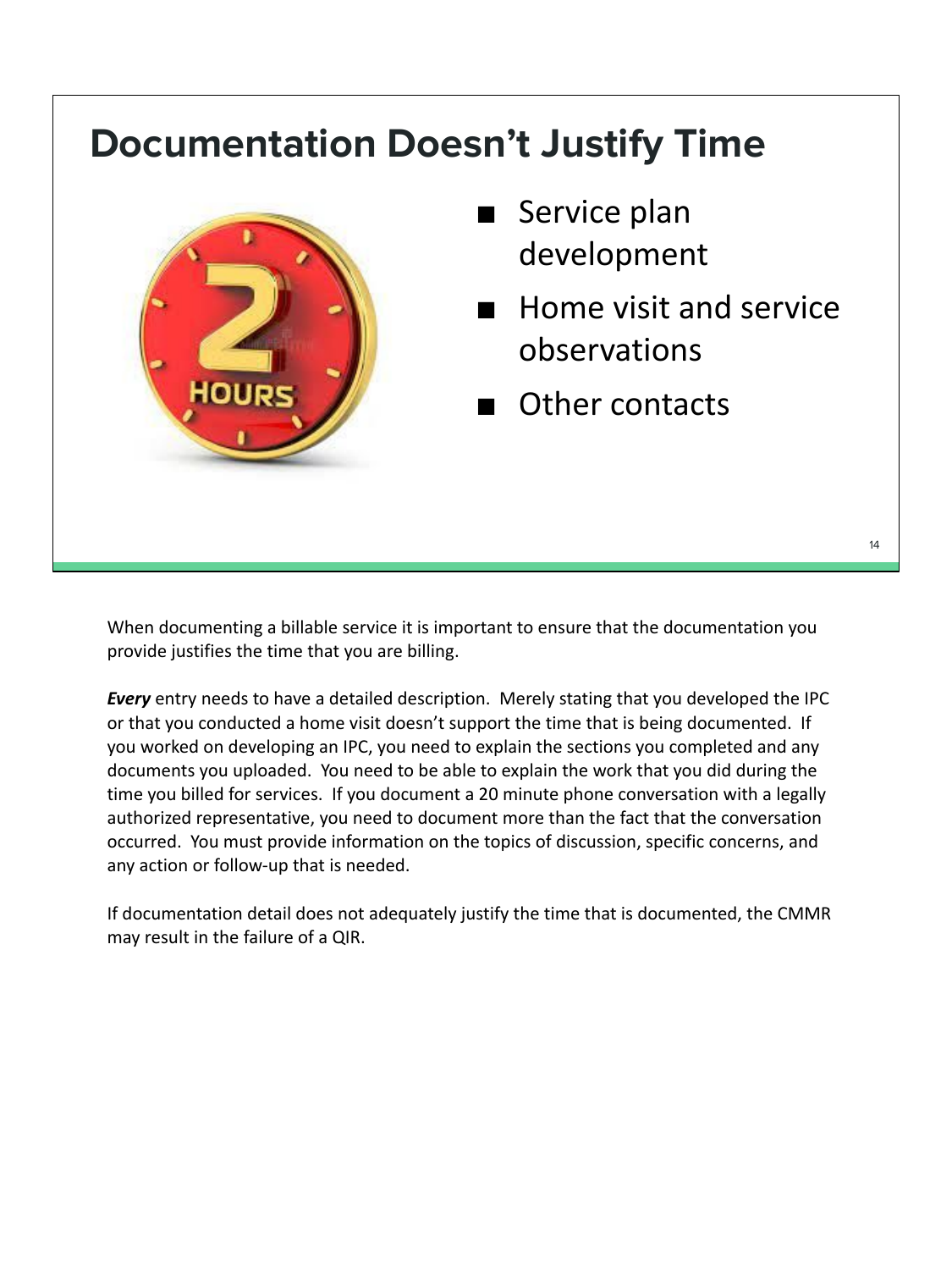#### **Insufficient Trend Identification**

- Incidents
- Over the counter and as needed medications
- Unit over or under utilization



Monitoring service implementation and utilization is one of the most important tasks the case manager must complete. The case manager is responsible for ensuring that the services are being delivered in a manner that ensures participant choice, addresses participant specific needs, and is in alignment with what was agreed upon during the person-centered planning process and outlined in the participant's IPC. It is important that data is reviewed, but it is helpful to understand why this review is so critical. In reviewing this information you may be able to identify the ultimate cause of the incident, which could prevent similar incidents from happening in the future.

Although providers are also responsible for identifying the trends, trend information is critical for the whole plan of care team to have and review. The case manager should review the information that is available to them, including incident reports, billing documentation, and medication assistance records to identify potential concerns.

If the case manager does not include an explanation of the review of this information and any trends that were identified, the CMMR may cause the QIR to fail.

15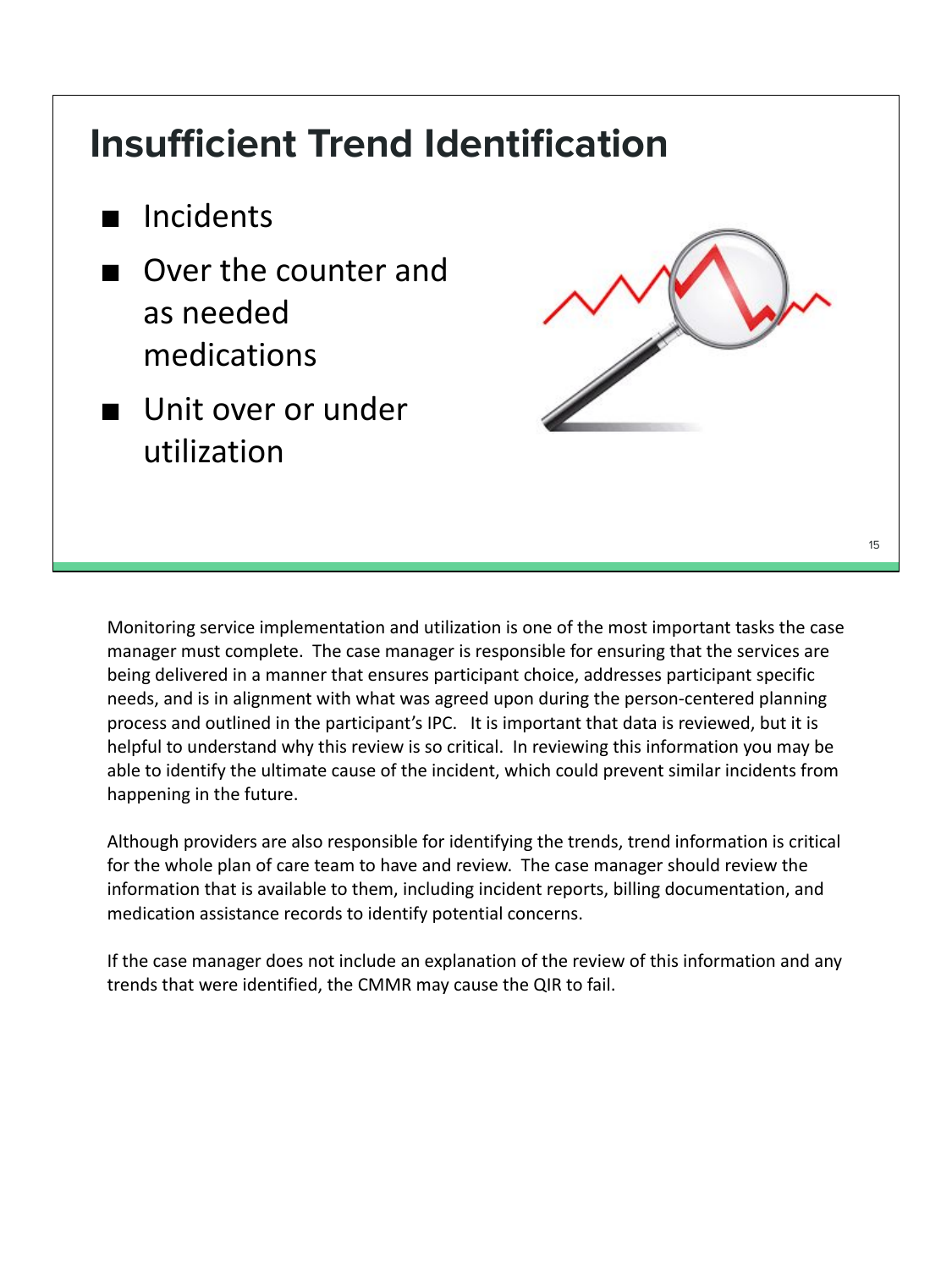#### **Insufficient Follow-Up Information**



- **Billing documentation**
- Medical concerns
- Provider and satisfaction concerns
- General participant concerns

16

As mentioned earlier in the training, case managers are expected to document concerns that they identify as they conduct home visits, service observations, and documentation reviews. These concerns, and any follow-up that needs to be addressed, must be added to the Follow-Ups section. If follow up activities aren't completed, this could have a negative impact on a participant's life. If required follow up actions are identified through the QIR, but no documentation on that follow up is available in future CMMRs, the CMMR may result in the failure of the QIR, and the BES may contact the case manager for an explanation on what actions have been taken or an explanation as to why action has not been taken.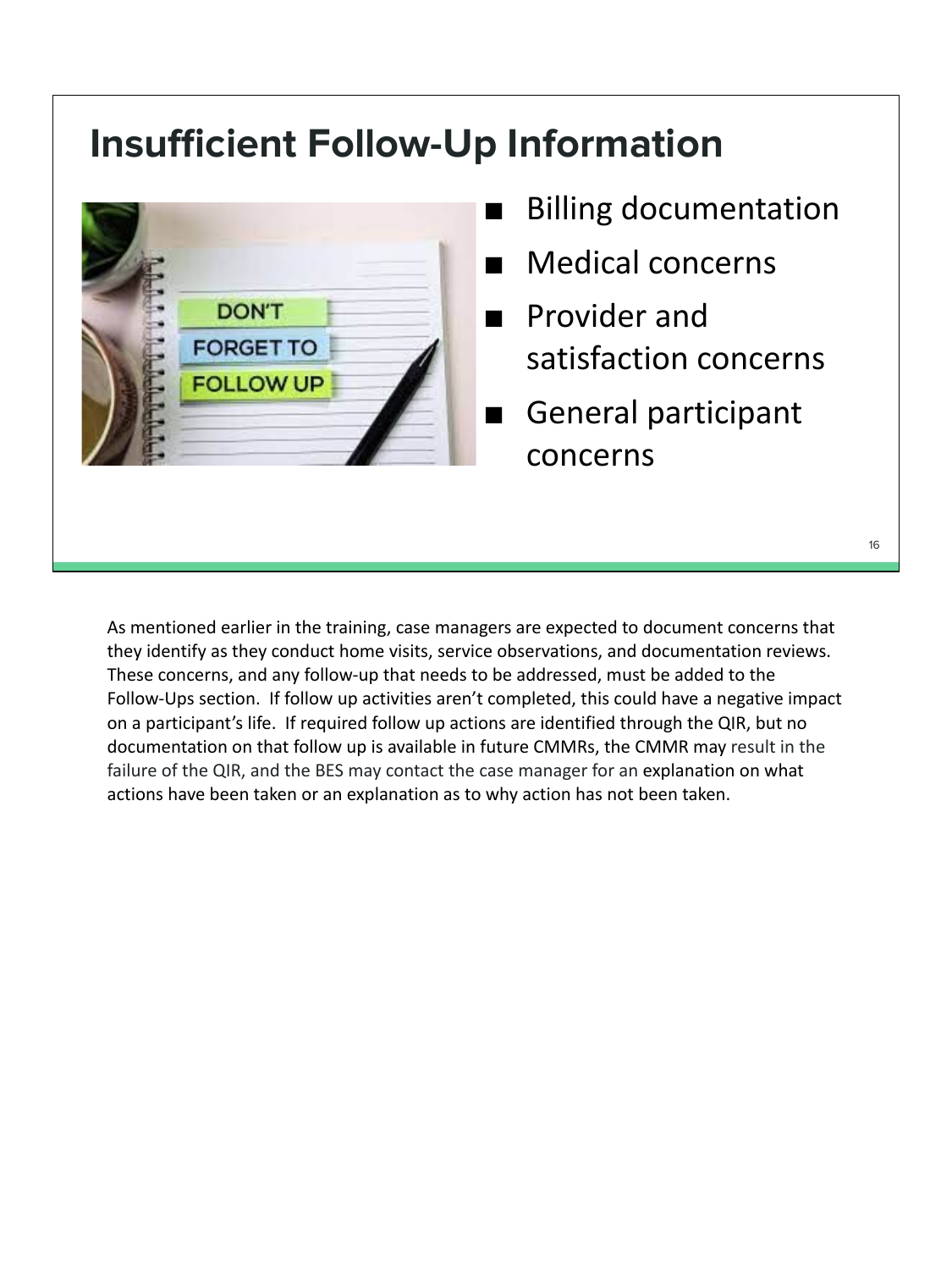# **When Failed QIRs are a Chronic Concern**



Many of the issues that result in a failed QIR are "one and done" concerns that are easily fixed and don't happen again. However, there are situations in which errors or inadequate documentation are chronic issues for a case manager. In these cases, the HCBS Section may take additional steps. These actions are not taken to punish case managers, but rather to ensure that they are meeting the requirements they are obligated to meet, in order to promote and improve a participant's quality of life.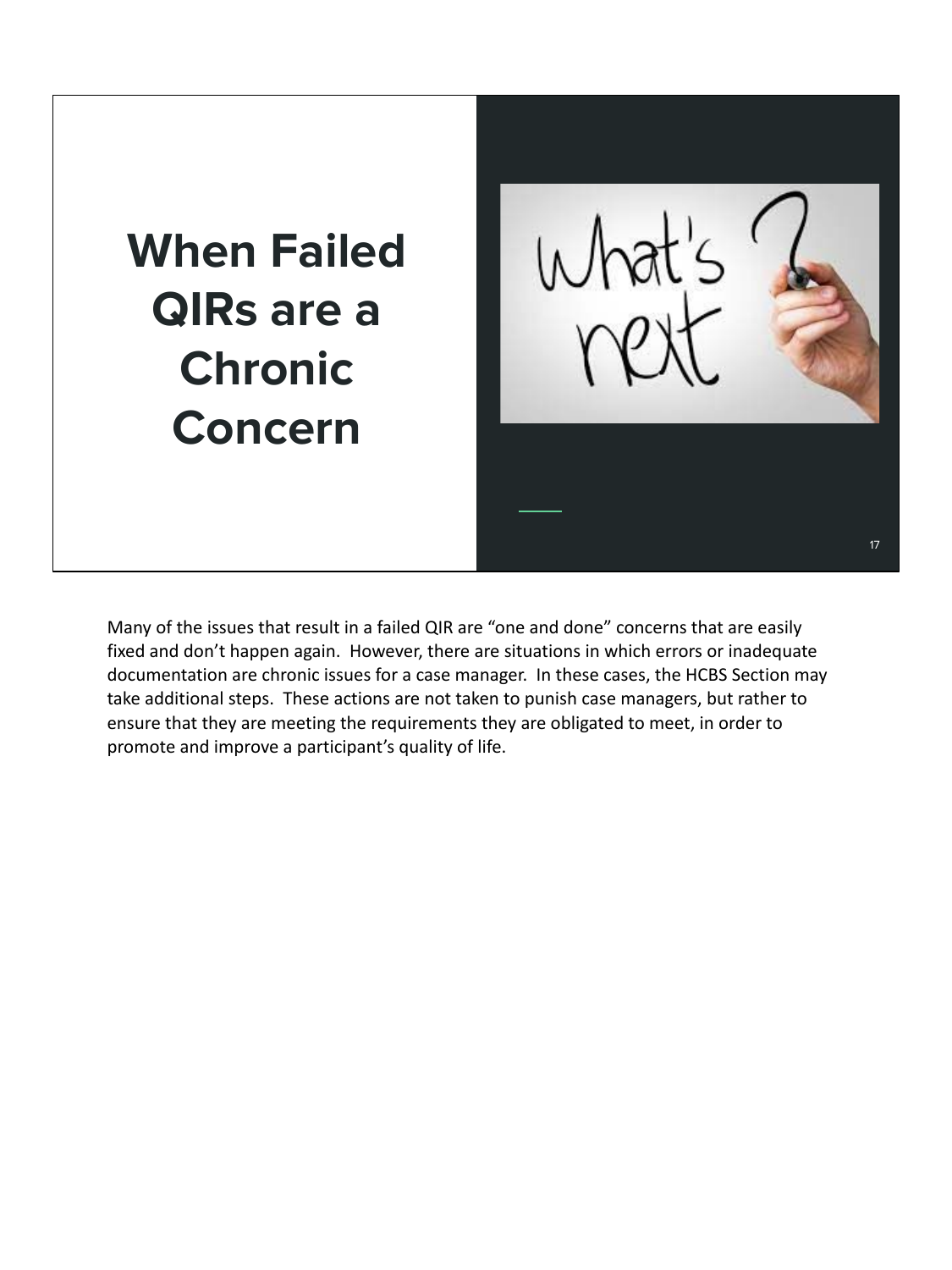

HCBS Section staff may issue informal or formal technical assistance, commonly referred to as TA. Although case managers generally work with the area Benefits and Eligibility Specialist (BES) on concerns related to service plans, it is important to note that other HCBS Section staff can issue technical assistance as well.

In addition to the red flags mentioned earlier in the training, if case managers do not respond to requests that are sent through EMWS or email, or do not return email or phone calls, they will receive TA. Case managers are required to follow established Division policy, as well as State and Federal rules and regulations. If a case manager violates these authorities, they will be subject to TA. The Service Index clearly outlines what is expected of case managers as they provide case management services. If a case manager is not providing case management services as defined in the Service Index, they will receive TA.

The HCBS Section wants to collaborate and partner with case managers, and is committed to working with case managers to address and resolve identified problems as informally as possible. With this commitment in mind, HCBS Section staff will always try to provide informal TA rather than imposing a more formal option to ensure that problems are resolved; however, the case manager must work to fix the identified problems. If a case manager is not responding, the problem isn't fixed within established timelines, or there are other chronic issues, the HCBS Section may issue formal technical assistance. Please understand that health and safety concerns may not be addressed through informal TA but may automatically be escalated to formal TA or a more serious action, based on the nature of the issue.

If the case manager is unresponsive to informal TA, the BES will submit the concern to the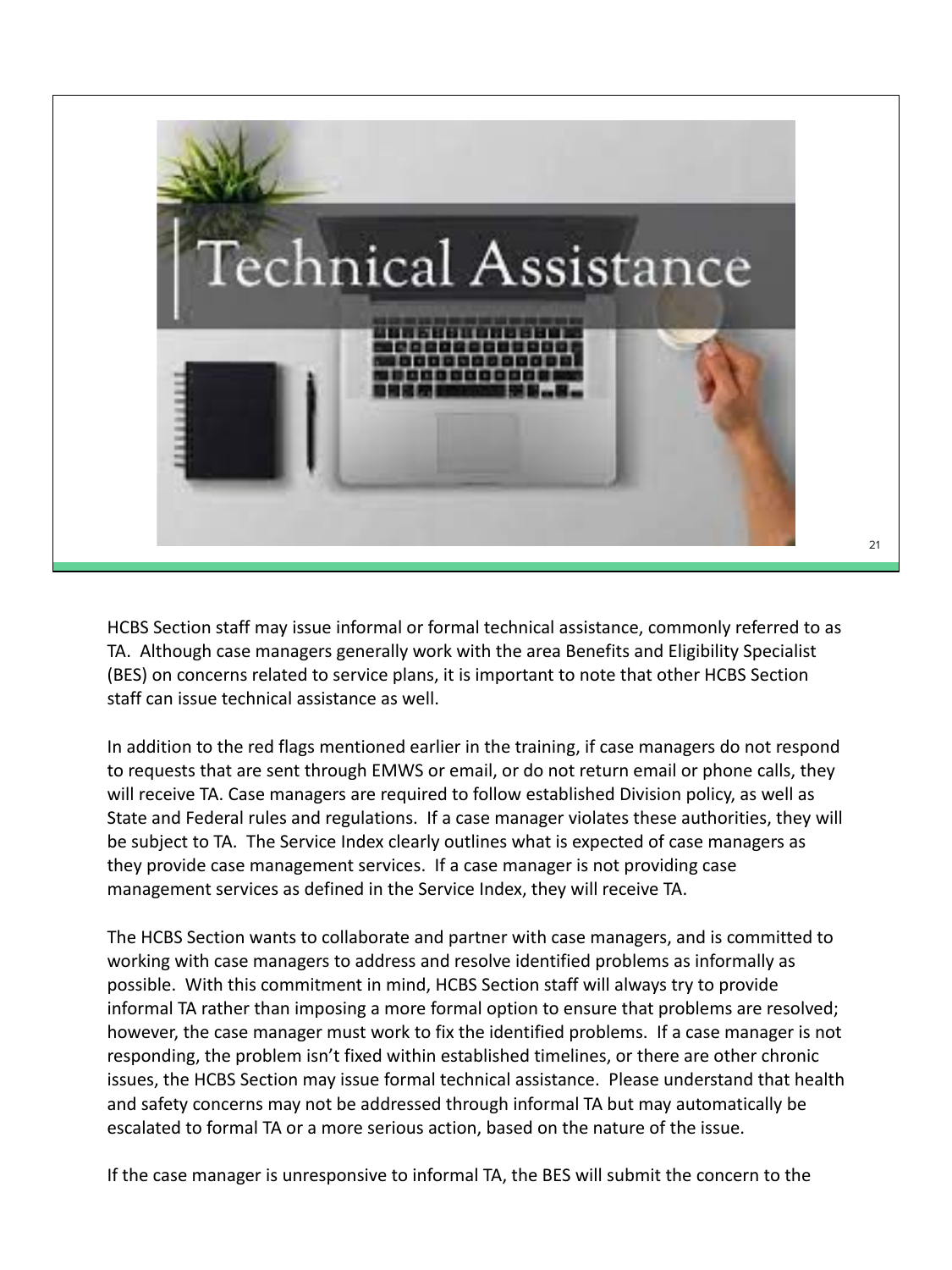Technical Assistance Coordinator, who will issue a formal TA letter. This letter will detail the specific concern, cite the Division authority or policy that is being violated, and provide additional information on the expectations that the case manager must meet in the future. If the concern is still present, then the letter may list the steps the case manager needs to take to fix the concern and establish a time frame by which the problem must be fixed. This is still technical assistance, but this more formal approach means that the letter will become part of the case manager's file within the Information Management for Providers (IMPROV) system.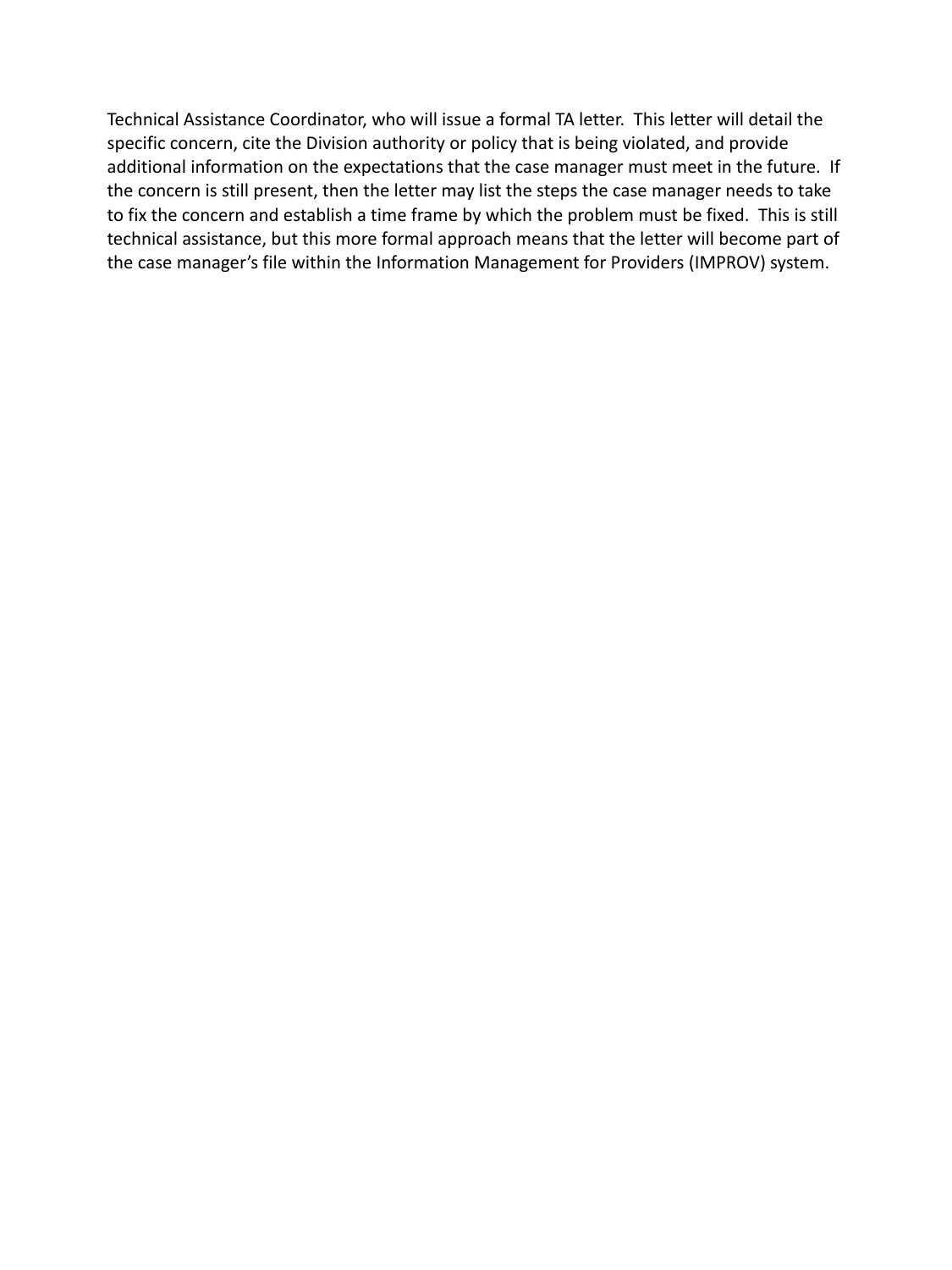

The HCBS Section has the option to impose corrective action. This more formal action requires the case manager, as a provider of waiver services, to submit a corrective action plan that details how they will correct the problem, and what they will do in the future to ensure that the problem does not recur.

The HCBS Section may impose corrective action if the case manager continues to make the same errors after informal and formal technical assistance has been provided. The HCBS Section may also impose corrective action if the case manager is uncooperative, is not responding to emails or other requests, or is unable to resolve the original problem that was identified. Additionally, if the case manager submits a claim for payment prior to submitting documentation for the services they provided, they will be subject to corrective action and may be referred to Program Integrity for recovery of payment.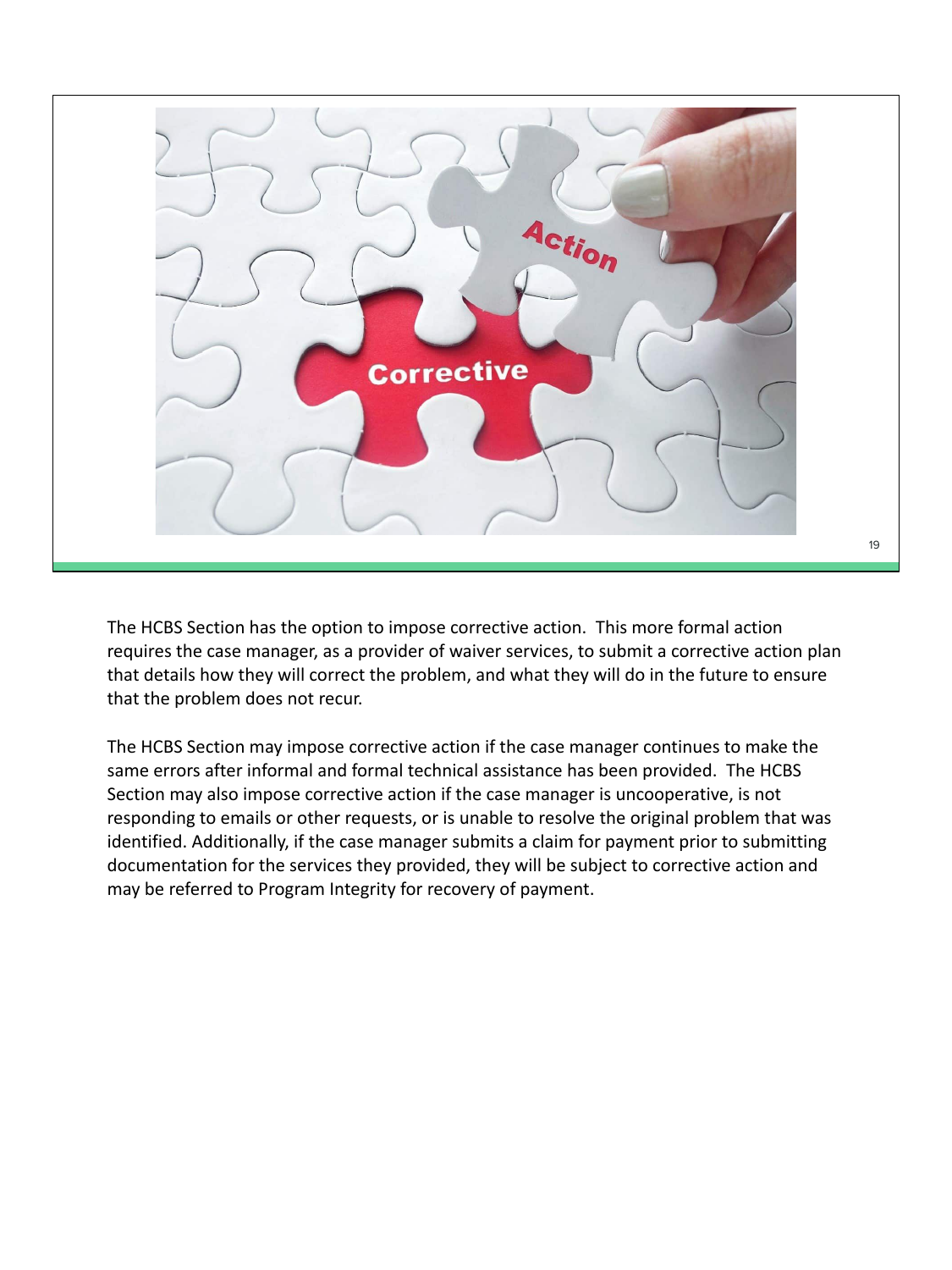

Chapter 1 of the Wyoming Medicaid Rules defines adverse action as the termination, suspension, or other sanction of a provider. Chapter 16, which addresses program integrity, includes a comprehensive list of reasons that adverse actions may be imposed, including but not limited to:

- Failure to comply with the provisions of the provider agreement;
- Failure to render requested documentation;
- Situations that pose a threat to the health, safety, or welfare of the clients or general public;
- Lack of or repeated failure to provide documentation of Medicaid services;
- Failure to maintain current contact information;
- Refusing to complete required education;
- Failure to submit an acceptable corrective action plan, or failure to implement the corrective action plan approved by the Department;
- The chronic failure to provide services pursuant to the service plan;
- Providing services that fail to meet the applicable standard of care for the profession or service involved; and
- Violations of Medicaid, Department, or other State or Federal statute, rule, or law relating to provisions of services.

Adverse action, which includes educational interventions, recovery of overpayments, suspension of payments, monetary penalties, and termination of the provider agreement, may be imposed after technical assistance and corrective action have been attempted. However, in some cases, the HCBS Section may impose adverse action immediately without addressing a deficiency at a less formal level.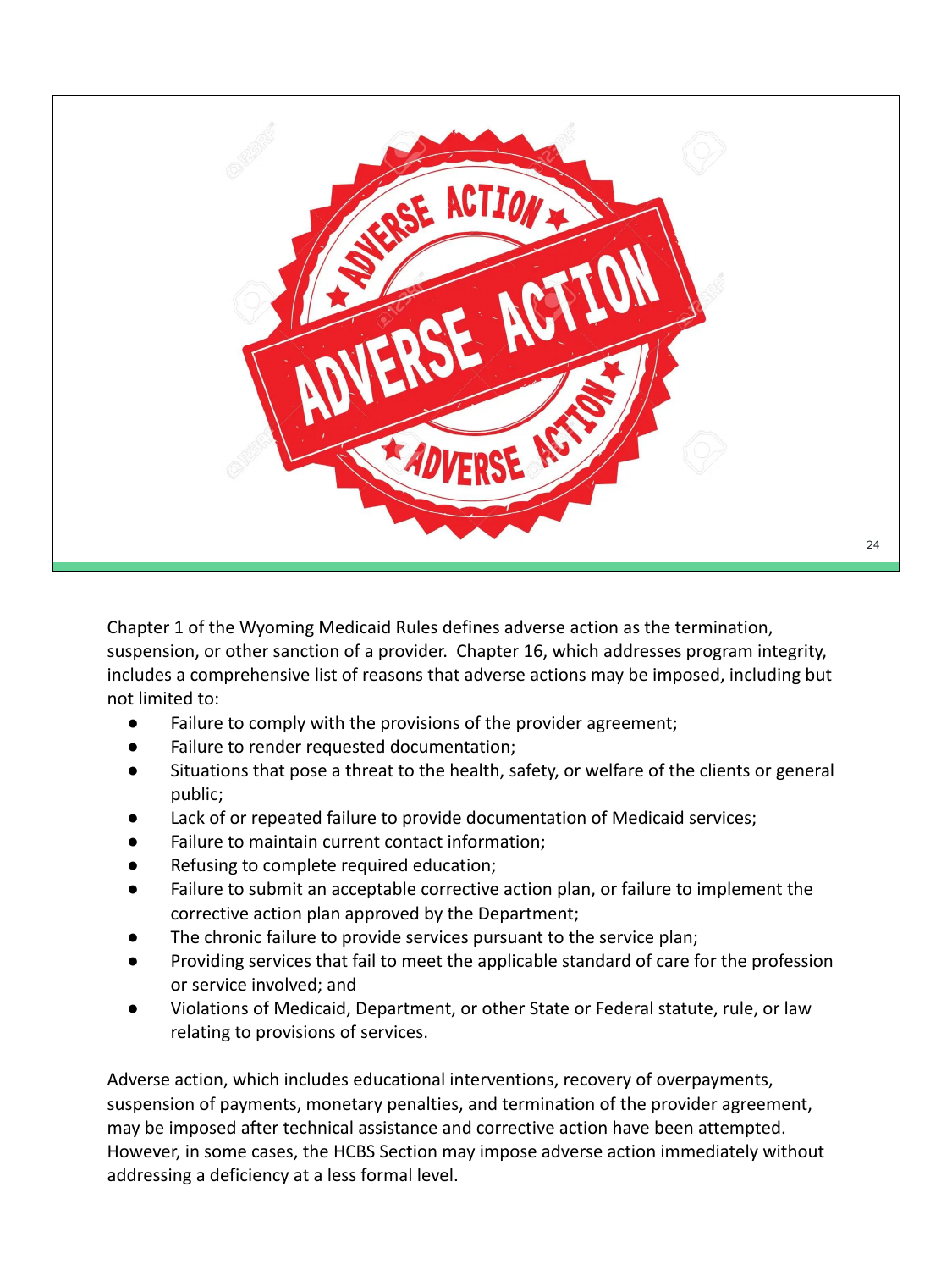# **TAKEAWAYS**

- 1. The CMMR is legal documentation that explains the services the case manager provided and justifies the billing claim.
- 2. The CMMR must be completed in its entirety.
- 3. Inadequate documentation will result in a failed QIR, and may result in additional action.

Before we end today, we'd like to remind case managers of the key takeaways of today's training.

- 1. The CMMR is the formal documentation that the HCBS Section requires case managers to complete each month for each participant on their caseload. The documentation demonstrates the work that the case manager has completed, and justifies the payment that they receive for the services they have provided. This documentation is available to HCBS Section staff, Program Integrity and the Medicaid Fraud Control Unit, and CMS.
- 2. The CMMR must be completed in its entirely. When completed in accordance with established standards, the CMMR provides a detailed accounting of what a participant is doing, where they are struggling, and where they are finding success.
- 3. If the case manager does not complete the CMMR, the IPC to which the CMMR is attached will fail the quality improvement review. If a case manager's documentation results in chronic failure of quality improvement reviews, the case manager will be subject to technical assistance and, in some cases corrective or adverse action.

21